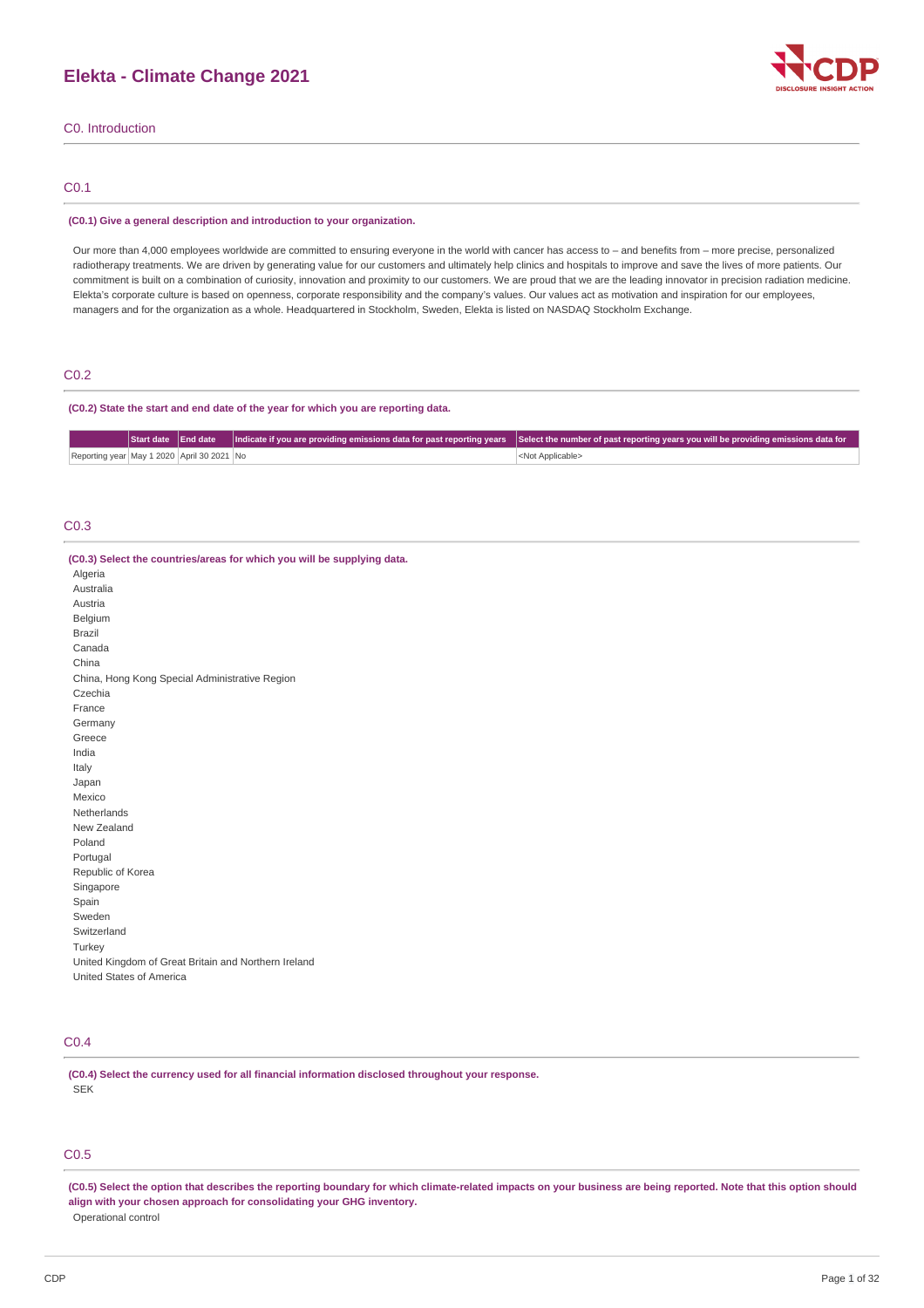## C1.1

**(C1.1) Is there board-level oversight of climate-related issues within your organization?** Yes

# C1.1a

(C1.1a) Identify the position(s) (do not include any names) of the individual(s) on the board with responsibility for climate-related issues.

| <b>Position of</b><br>individual(s) | Please explain                                                                                                                                                                                                                                                                                                                                                                                            |
|-------------------------------------|-----------------------------------------------------------------------------------------------------------------------------------------------------------------------------------------------------------------------------------------------------------------------------------------------------------------------------------------------------------------------------------------------------------|
| Chief<br>Executive<br>Officer (CEO) | The President & CEO has overall responsibility for the company's business and is directly communicating with the Senior Vice President Chief Compliance & Integrity Officer, as well as with the<br>Global Sustainability Manager, over questions including climate-related issues                                                                                                                        |
| Board-level<br>committee            | The Board of Directors oversees Elekta's sustainability agenda on a high-level and our Presdent & CEO reports to the Board on major issues. The Board's Compensation and Sustainability<br>Committee, overseeing Elekta's environmental and social work on a regular basis. (Sustainability matters pertinent to business ethics and anti-bribery and corruption are overseen by the Audit<br>Committee). |
| Please select                       |                                                                                                                                                                                                                                                                                                                                                                                                           |

## C1.1b

## **(C1.1b) Provide further details on the board's oversight of climate-related issues.**

| <b>Frequency</b><br>climate-<br>related<br>l issues are<br>l a<br>scheduled<br>agenda<br><b>item</b> | Governance<br>with which   mechanisms<br>into which<br>climate-<br><b>related issues</b><br>are integrated                                                                                                                                                                                                                                             | Scope of<br>board-<br>level<br> oversiaht | Please explain                                                                                                                                                                                                                                                                                                                                                                                                                                                                                                                                                                                                                                                                                                                                                                                                                                                                                                                                                                                                                                                                             |
|------------------------------------------------------------------------------------------------------|--------------------------------------------------------------------------------------------------------------------------------------------------------------------------------------------------------------------------------------------------------------------------------------------------------------------------------------------------------|-------------------------------------------|--------------------------------------------------------------------------------------------------------------------------------------------------------------------------------------------------------------------------------------------------------------------------------------------------------------------------------------------------------------------------------------------------------------------------------------------------------------------------------------------------------------------------------------------------------------------------------------------------------------------------------------------------------------------------------------------------------------------------------------------------------------------------------------------------------------------------------------------------------------------------------------------------------------------------------------------------------------------------------------------------------------------------------------------------------------------------------------------|
| Scheduled<br>$-$ all<br>meetings                                                                     | Reviewing and<br>quiding<br>strategy<br>Reviewing and<br>quiding major<br>plans of action<br>Reviewing and<br>quiding risk<br>management<br>policies<br>Monitoring<br>implementation<br>and<br>performance of<br>objectives<br>Monitoring and<br>overseeing<br>progress<br>against goals<br>and targets for<br>addressing<br>climate-related<br>issues | $ $ <not<br>Applicabl<br/>e</not<br>      | Sustainability is high on the board's agenda. The Board's Compensation and Sustainability Committee receives quarterly reports on progress on Elekta's climate agenda<br>(our targets and KPIs for CO2-reduction and circular economy). The global Elekta sustainability agenda is managed and coordinated by Global Sustainability Manager and<br>the Senior Vice President Chief Compliance and Integrity Officer. Last year we established a dedicated program with environmental targets, KPIs, and a global steering<br>team for Green Processes (the environmental focus area of our sustainability agenda), meeting once a month to align, manage and follow up on activities to reach our<br>targets. The Procurement Excellence Forum comprises the Head of Procurement of each business line as well "sustainability leads" from relevant business lines and<br>function, Head of Facilities, members of the Logistics team and other relevant representatives. The forum is chaired by Elekta's Global Procurement Director together with<br>the Global Sustainability Manager. |

# C1.2

**(C1.2) Provide the highest management-level position(s) or committee(s) with responsibility for climate-related issues.**

| Name of the position(s) and/or<br>committee(s) | <b>Reporting line Responsibility</b> |                                                                        | Coverage of<br>  responsibility | Frequency of reporting to the board on climate-related<br>lissues |
|------------------------------------------------|--------------------------------------|------------------------------------------------------------------------|---------------------------------|-------------------------------------------------------------------|
| Chief Sustainability Officer (CSO)             | <not<br>Applicable&gt;</not<br>      | Both assessing and managing climate-related risks and<br>opportunities | <not applicable=""></not>       | <b>Quarterly</b>                                                  |
| Please select                                  | $<$ Not<br>Applicable>               | <not applicable=""></not>                                              | <not applicable=""></not>       | <not applicable=""></not>                                         |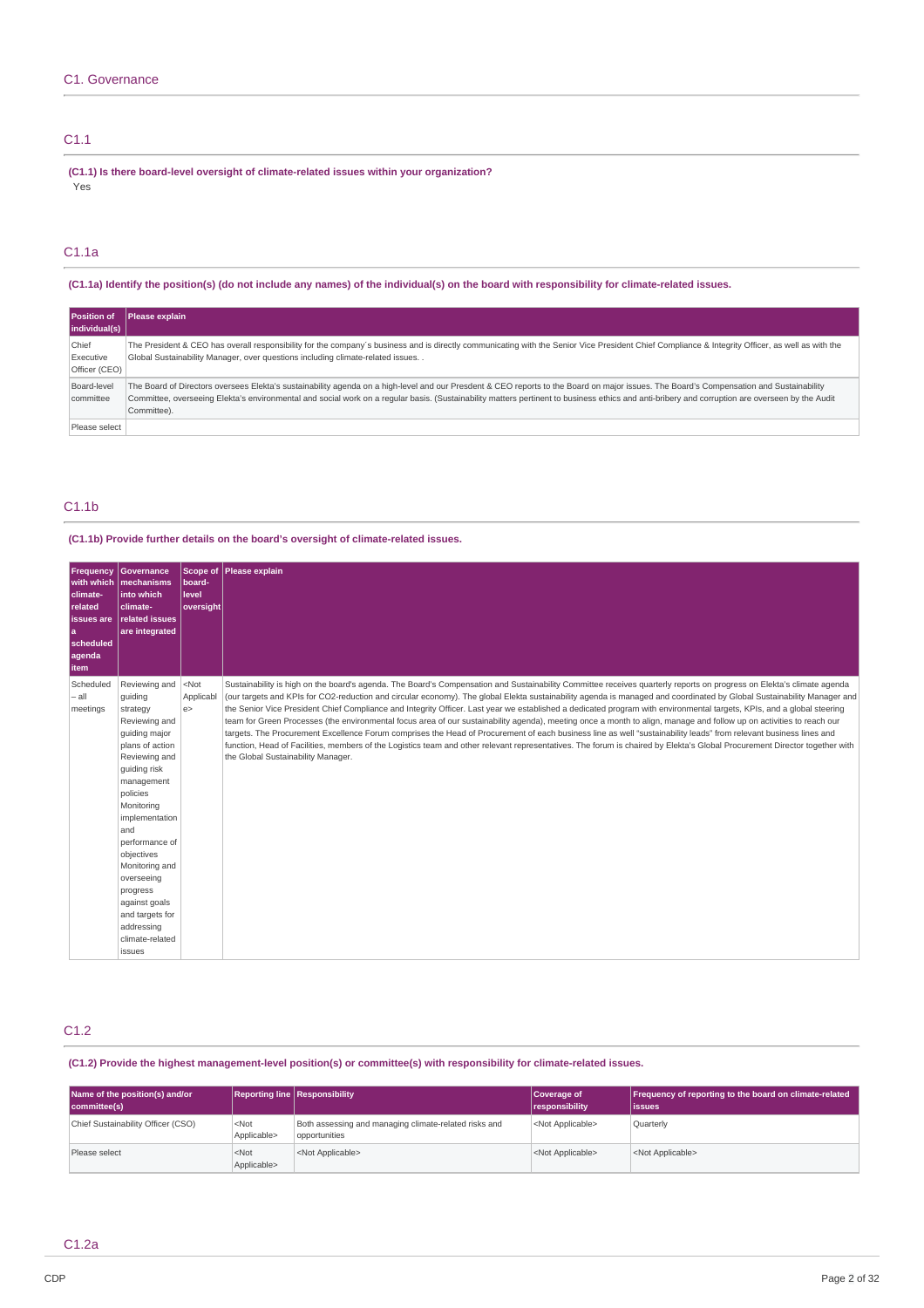(C1.2a) Describe where in the organizational structure this/these position(s) and/or committees lie, what their associated responsibilities are, and how climate**related issues are monitored (do not include the names of individuals).**

Our Global Sustainability Manager reports to SVP Chief Compliance and Integrity Officer (heading the Compliance and Integrity departmen) is responsible for coordinating our Sustainability Program into each function, business unit and business line of the organisation. In developing Elekta's agenda for environment and related issues, the Global Sustainability Manager aligns and gets buy-in from top management (CEO and Presidents of business liness and relevant function) and works closely with Heads of Procurement and SCM, as well as representatives from engineering, to manage and implement the targets.

# C1.3

## (C1.3) Do you provide incentives for the management of climate-related issues, including the attainment of targets?

|       | Provide incentives for the management of climate-related issues       | <b>Comment</b> |
|-------|-----------------------------------------------------------------------|----------------|
| Row 1 | No, not currently but we plan to introduce them in the next two years |                |

### C2. Risks and opportunities

## C2.1

(C2.1) Does your organization have a process for identifying, assessing, and responding to climate-related risks and opportunities? Yes

## C2.1a

**(C2.1a) How does your organization define short-, medium- and long-term time horizons?**

|             | From (years) | To (years) | <b>Comment</b> |
|-------------|--------------|------------|----------------|
| Short-term  |              |            |                |
| Medium-term |              |            |                |
| Long-term   |              |            |                |

## $C2.1<sub>b</sub>$

### **(C2.1b) How does your organization define substantive financial or strategic impact on your business?**

Substantive financial or strategic impact are risks or opportunities that substantially affect the possibility to reach targets set in relation to the business strategy or financial reporting. Risk assessment is carried out continuously throughout the year in order to identify such risks that can affect the possibility to reach targets. The Elekta risk work is focused on identifying and managing strategic risks, operational risks, legal and regulatory risks, external risks and market- and financial risks.

## C2.2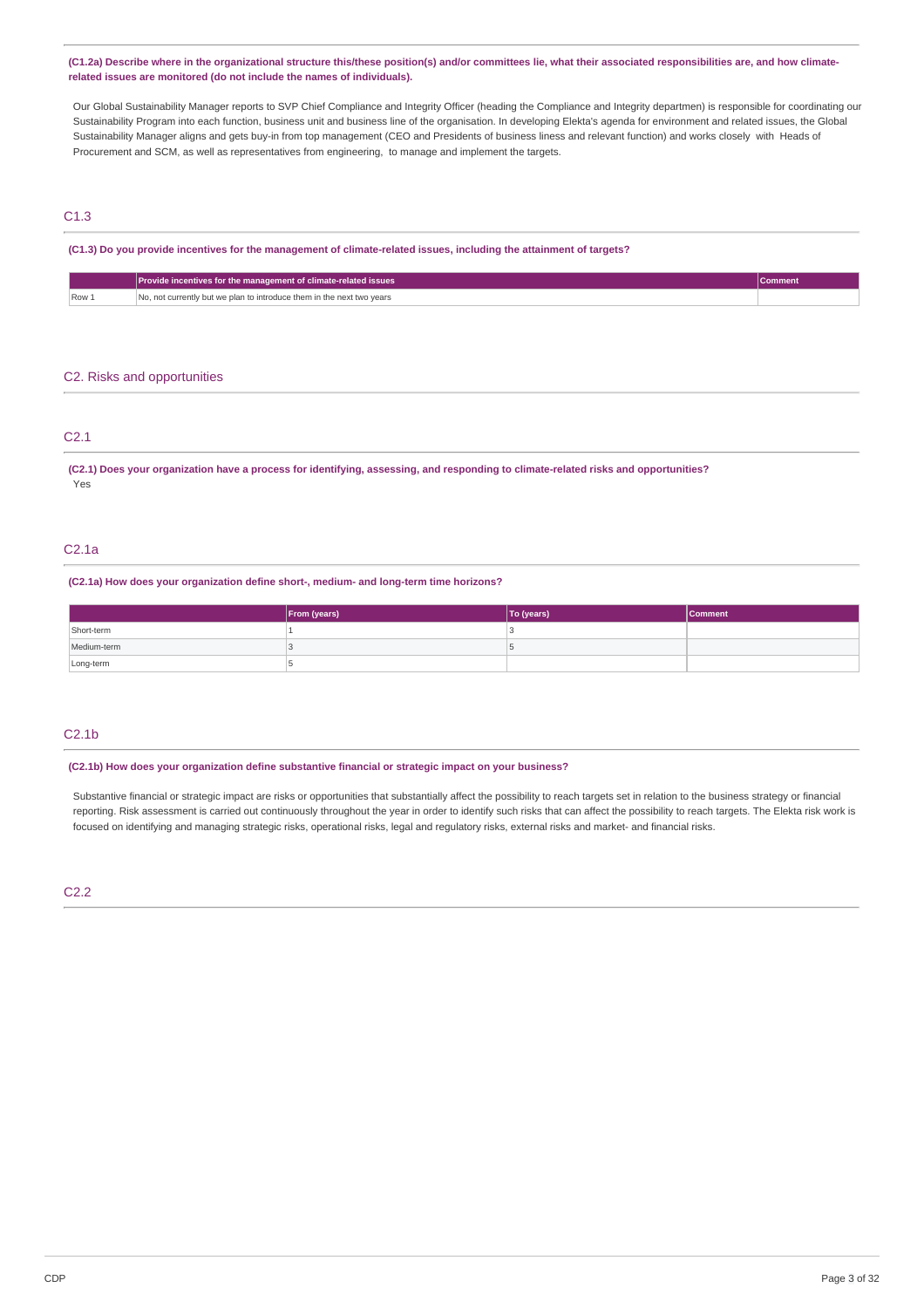#### **(C2.2) Describe your process(es) for identifying, assessing and responding to climate-related risks and opportunities.**

**Value chain stage(s) covered** Direct operations Upstream Downstream

**Risk management process** Integrated into multi-disciplinary company-wide risk management process

**Frequency of assessment Annually** 

## **Time horizon(s) covered**

Short-term Medium-term Long-term

#### **Description of process**

On global level, Elekta has a governance structure in place (as explained in C1.1a), with a BoD' committee: the Compensation and Sustainability Committee, overseeing Elekta's environmental and social work on a regular/quarterly basis. The Global/Group Sustainability Manager reports to the Board. The Procurement Excellence Forum, chaired by Global Procurement Director together with the Global/Group Sustainability Manager, holds monthly meetings in order to follow-up on progress against our environmental targets (e.g. CO2-reduction targets) and KPIs and discuss and manage potential risks, roadblocks and challenges. This group comprises the Head of Procurement of each business line as well "sustainability leads" from relevant business lines and function, Head of Facilities, members of the Logistics team and other relevant representatives. This reporting structure enables us to identify risks and opportunities in a more timely manner. Elekta works systematically with assessing business risks and opportunities in the Enterprise Risk Management Framework. Risks and opportunities are identified and analysed from strategic, operational, legal and regulatory compliance, environmental, financial, reputation etc. aspects. Environmental and climate-related risks/opportunities are included in this framework. Risks and opportunities are evaluated from an impact (on environment in this case) and probability perspective, as well as from upcoming regulatory requirements, return on investment, market potential and Elekta's influence over the risk/opportunity. Risks and opportunities are identified on both global and local level. Consolidation is done on global level for major risks and opportunities for the whole company. Risk assessments are carried out in an integrated manner at Elekta. All employees and their managers are owner of all risks related to their business operations and are expected to manage these by maintaining internal controls and executing risk and control procedures Elekta's support functions - such as Compliance, Regulatory Affairs & Quality, Global Procurement – form a second control level and carry out various risk management and compliance activities to support and monitor the first levels of control (employees). The global procurement team is closely monitoring our supply chain on the materials we buy, to identify, assess and mitigate any potential environmental or climate related risks in our supply chain – as well as monitoring to identify any climate-related opportunities associated with, e.g., switching to source material that have less environmental footprint associated. Our Sustainable Sourcing Program complements this risk process On local level, Elekta has implemented ISO14001, or similar management system, at all manufacturing/major sites, and as part of the yearly review when targets are set, an evaluation of risks and opportunities is done. There is a regular Management Review meeting at each site to follow-up on activities but also highlights e.g. changing circumstances, such as legal and other requirements related to environmental aspects. In order to see all opportunities, both managers and employees are involved in the innovation and improvement process. Such activities are organized, captured and driven locally.

## C2.2a

## **(C2.2a) Which risk types are considered in your organization's climate-related risk assessments?**

|                        | &<br>inclusion                                     | Relevance   Please explain                                                                                                                                                                                                                                                                                                                                                                                                                                                                                                                                                                                                                                                                                                            |
|------------------------|----------------------------------------------------|---------------------------------------------------------------------------------------------------------------------------------------------------------------------------------------------------------------------------------------------------------------------------------------------------------------------------------------------------------------------------------------------------------------------------------------------------------------------------------------------------------------------------------------------------------------------------------------------------------------------------------------------------------------------------------------------------------------------------------------|
| Current<br>regulation  | Relevant,<br>always<br>included                    | Current requlation is always included in the analysis of our risk situation, and we therefore have a process to make sure we comply with all applicable environmental legislation and<br>requlation and continuously follows up on any amendment or additions in the legislation or compliance measures in the markets where we operate. Inadequate monitoring of current<br>legislation including on climate-related issues could lead to non-compliance, which in turn could lead to high fines, loss of certificate, exclusion from market or loss of market-share etc.                                                                                                                                                            |
| Emerging<br>regulation | Relevant,<br>always<br>included                    | Just as we must consider current requlation when assessing our risk situation, we must also consider emerging regulation, such as the evolving scope of the EU Reach-directive, which will<br>directly affect our operations, or emerging environmental reporting regulations, such as the EU Taxonomy. If we don't participate in external networks and industry associations we are not<br>prepared for emerging climate-related regulation.Elekta is engaged in trade associations such as COCIR and government public consultations. COCIR members play a driving role in<br>developing the future of healthcare in Europe, to communicate with policymakers on economic, requlatory and technical issues related to health care. |
| Technology Relevant,   | sometimes<br>included                              | This is part of Elekta's risk process. As an example, it is included in the R&D budget to develop more energy efficient products, e.g. the linear accelerator. We continue to develop our<br>product portfolio and technology. This is a business opportunity for Elekta.                                                                                                                                                                                                                                                                                                                                                                                                                                                             |
| Legal                  | Relevant,<br>always<br>included                    | Legal risks are included in our risk situation analysis and risk process. Inadequate monitoring of current legislation including on climate-related issues could lead to non-compliance, which<br>in turn could lead to high fines, loss of certificate, exclusion from market or loss of market-share etc.                                                                                                                                                                                                                                                                                                                                                                                                                           |
| Market                 | Relevant,<br>always<br>included                    | This is part of Elekta's risk process, and we see it as a business opportunity for Elekta. For example, our customers are increasingly interested in the energy use of our products and we<br>have designed solutions to improve the energy efficiency.                                                                                                                                                                                                                                                                                                                                                                                                                                                                               |
| Reputation             | Relevant,<br>sometimes<br>included                 | This is part of Elekta's risk process and analysis situation. If external communication around our climate work and initiatives are insufficient, conception amongst external stakeholder may<br>be affected                                                                                                                                                                                                                                                                                                                                                                                                                                                                                                                          |
| Acute<br>physical      | Not<br>relevant.<br>explanation<br>provided        | We do not own any assets such as facilities, nor do we operate in an industry with a lot of infrastructure, that are in any risk zones for climate-issues or affected by it, such as oil and qas<br>companies. We do not overly use electricity, water etc.                                                                                                                                                                                                                                                                                                                                                                                                                                                                           |
| Chronic<br>physical    | <b>Not</b><br>relevant.<br>explanation<br>provided | We do not own any assets such as facilities, nor do we operate in an industry with a lot of infrastructure, that are in any risk zones for climate-issues or affected by it, such as oil and gas<br>companies. We do not overly use electricity, water etc.                                                                                                                                                                                                                                                                                                                                                                                                                                                                           |

## C2.3

(C2.3) Have you identified any inherent climate-related risks with the potential to have a substantive financial or strategic impact on your business? Yes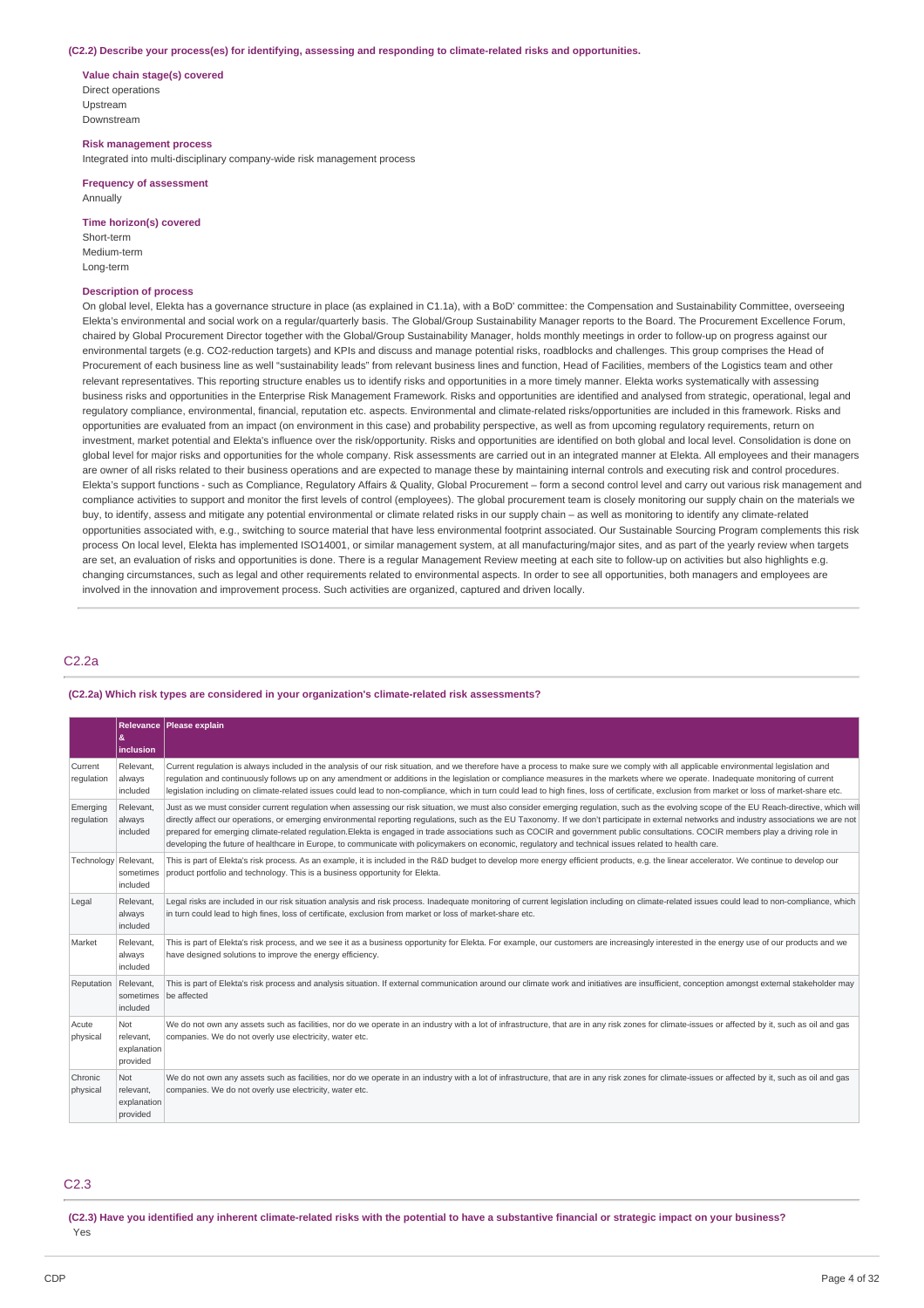## C2.3a

(C2.3a) Provide details of risks identified with the potential to have a substantive financial or strategic impact on your business.

# **Identifier**

Risk 1

**Where in the value chain does the risk driver occur?** Direct operations

**Risk type & Primary climate-related risk driver** Please select

**Primary potential financial impact** Please select

**Climate risk type mapped to traditional financial services industry risk classification**

# <Not Applicable>

# **Company-specific description**

An increase in GHG-emissions prices could, for Elekta, mainly result in increased operating costs such as higher prices for transportation of manufactured goods and business travel.

**Time horizon** Medium-term

**Likelihood**

Likely

#### **Magnitude of impact** Medium

**Are you able to provide a potential financial impact figure?** No, we do not have this figure

**Potential financial impact figure (currency)** <Not Applicable>

#### **Potential financial impact figure – minimum (currency)** <Not Applicable>

**Potential financial impact figure – maximum (currency)** <Not Applicable>

**Explanation of financial impact figure**

### **Cost of response to risk**

## **Description of response and explanation of cost calculation**

We constantly try to minimize our GHG emissions and try to find alternative methods for transportation and business travel that are GHG-emissions independent, e.g. by coordinating transports of goods and spare parts more efficiently.

#### **Comment**

**Identifier** Risk 2

**Where in the value chain does the risk driver occur?** Upstream

**Risk type & Primary climate-related risk driver** Please select

**Primary potential financial impact** Please select

**Climate risk type mapped to traditional financial services industry risk classification** <Not Applicable>

### **Company-specific description**

Risk that certain materials contained in our products will be subject to regulation when such regulation is amended, for example the changing scope of the EU Reachdirective, or the ever inreasing environmental reporting and due diligence in supply- requirements. It is probable that such regulation changes will increase the reporting and administrative burden. For Elekta per se but also for the suppliers we use for the material affected by amended regulation, and as a result it would affect (increase) the prices on (our costs for) such material.

## **Time horizon**

Medium-term

**Likelihood** Likely

**Magnitude of impact** Medium

**Are you able to provide a potential financial impact figure?** No, we do not have this figure

**Potential financial impact figure (currency)**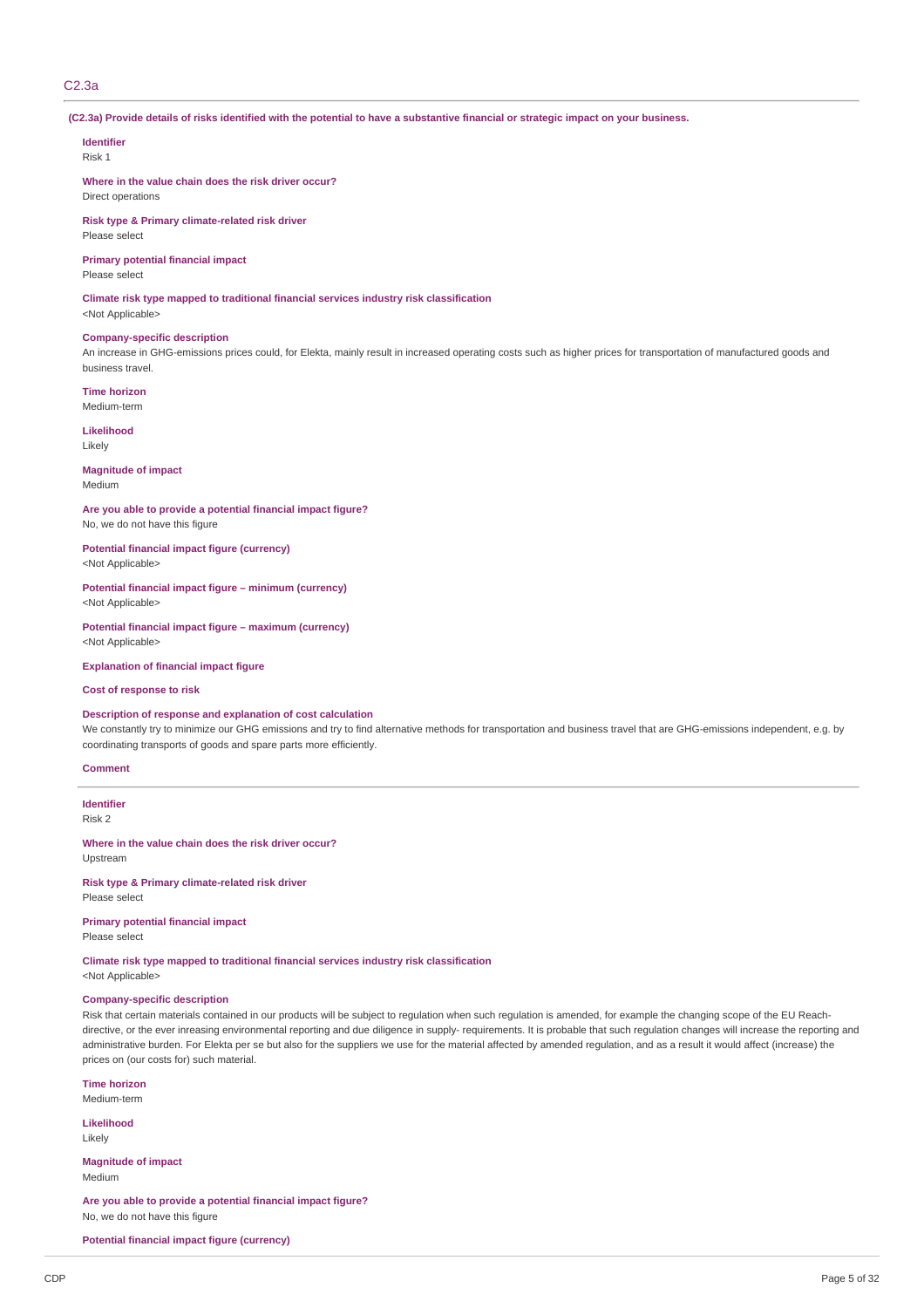#### <Not Applicable>

### **Potential financial impact figure – minimum (currency)** <Not Applicable>

**Potential financial impact figure – maximum (currency)** <Not Applicable>

**Explanation of financial impact figure**

## **Cost of response to risk**

## **Description of response and explanation of cost calculation**

We, e.g., participate in external networks and trade associations to be prepared for emerging environmental regulations and increase of scope.

#### **Comment**

#### **Identifier** Risk 3

**Where in the value chain does the risk driver occur?** Direct operations

**Risk type & Primary climate-related risk driver** Please select

## **Primary potential financial impact** Please select

## **Climate risk type mapped to traditional financial services industry risk classification** <Not Applicable>

**Company-specific description**

Costs related to transition to lower emissions technology would for Elekta include e.g. higher spend on research and development.

# **Time horizon**

Medium-term

**Likelihood** Likely

# **Magnitude of impact**

Medium

# **Are you able to provide a potential financial impact figure?**

No, we do not have this figure

## **Potential financial impact figure (currency)** <Not Applicable>

**Potential financial impact figure – minimum (currency)** <Not Applicable>

## **Potential financial impact figure – maximum (currency)** <Not Applicable>

### **Explanation of financial impact figure**

**Cost of response to risk**

# **Description of response and explanation of cost calculation**

We already budget for, in our R&D-budget, costs to research on more energy-efficient products.

# **Comment**

### **Identifier** Risk 4

**Where in the value chain does the risk driver occur?** Direct operations

**Risk type & Primary climate-related risk driver** Please select

**Primary potential financial impact** Please select

**Climate risk type mapped to traditional financial services industry risk classification** <Not Applicable>

# **Company-specific description**

There is a risk that regulations with regard to non-financial reporting, e.g. climate-reporting, will increase or become mandatory/aligned with TCFD recommendations. This would increase our costs for preparing such reports.

### **Time horizon**

# Short-term

**Likelihood** Likely

**Magnitude of impact**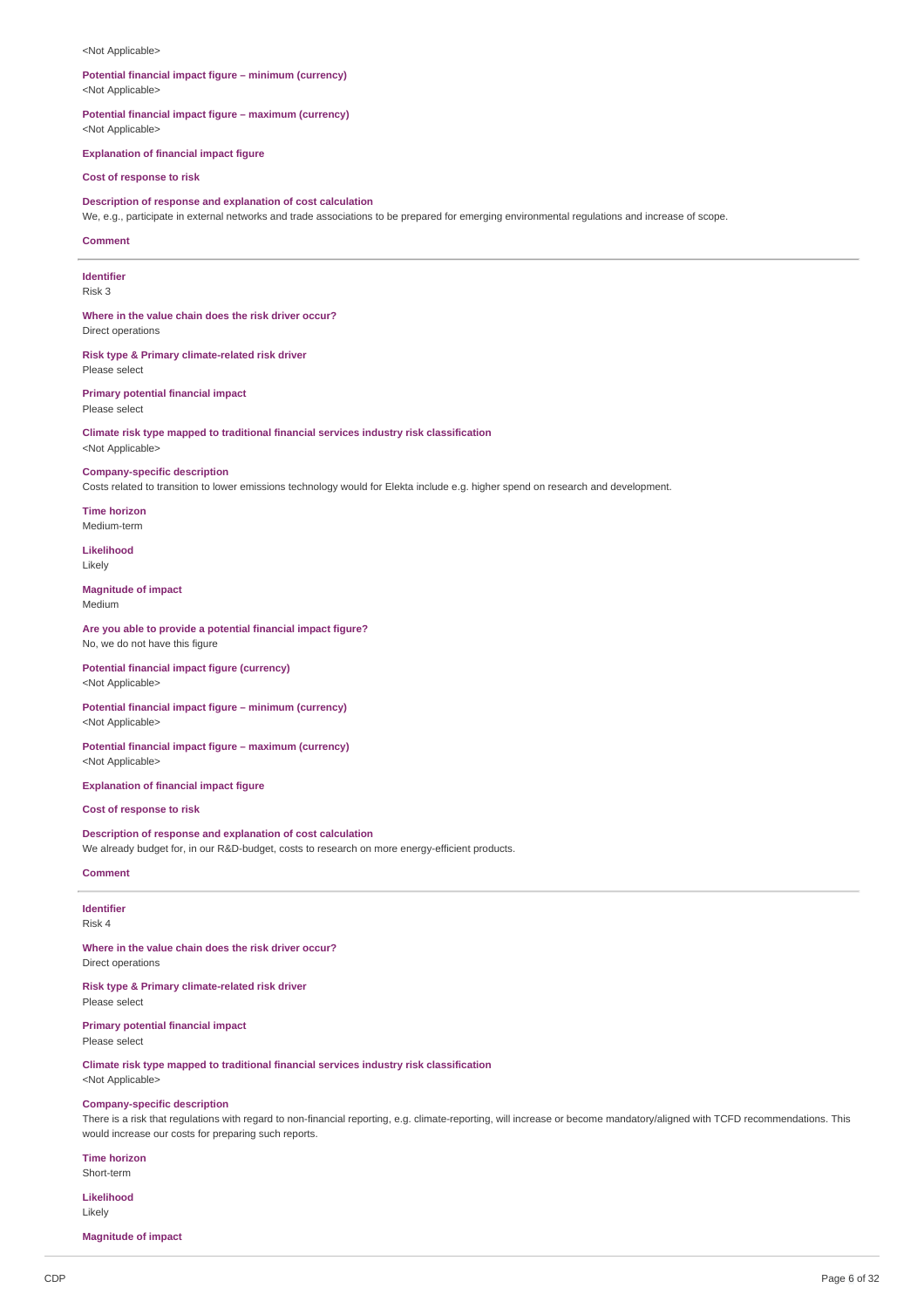#### Medium

#### **Are you able to provide a potential financial impact figure?** No, we do not have this figure

**Potential financial impact figure (currency)**

<Not Applicable>

## **Potential financial impact figure – minimum (currency)**

<Not Applicable>

# **Potential financial impact figure – maximum (currency)**

<Not Applicable>

## **Explanation of financial impact figure**

#### **Cost of response to risk**

### **Description of response and explanation of cost calculation**

We closely monitor any potential updates of current reporting regulations to be prepared for any increase or reporting scope or introduction of mandatory requirements (with potential of introducing monetary fines for non-compliance).

#### **Comment**

## C2.4

(C2.4) Have you identified any climate-related opportunities with the potential to have a substantive financial or strategic impact on your business? Yes

### C2.4a

(C2.4a) Provide details of opportunities identified with the potential to have a substantive financial or strategic impact on your business.

#### **Identifier**  $Onn1$

**Where in the value chain does the opportunity occur?** Direct operations

**Opportunity type**

Resource efficiency

**Primary climate-related opportunity driver** Use of recycling

**Primary potential financial impact** Reduced direct costs

## **Company-specific description**

We see great opportunity for introducing circular a take-back and refurbishment program with circular solutions for assemblies in all our business areas (linear accelerators, gamma knives and brachytherapy product line). Developing business models based on a more circular approach will enable a decoupling of economic value creation from the consumption of finite resources, a prerequisite for a truly sustainable economy. The aim is to increase the lifespan of products and materials by refurbishing products, reusing components, reselling parts at their end-of-life, and recycle materials to minimize wasted resources We have already implemented circular-economy projects (take back, refurbish and re-use) with regard to our Gamma-knives (two types of assemblies with high environmental impact) and have during hte past year scaled this practice up to also cover assemblies and components in our biggest product line, the Linear accelerators. We also see a great opportunity to reuse packaging material for our machines.

**Time horizon** Short-term

**Likelihood**

Very likely

**Magnitude of impact** Medium-high

**Are you able to provide a potential financial impact figure?** No, we do not have this figure

**Potential financial impact figure (currency)** <Not Applicable>

**Potential financial impact figure – minimum (currency)** <Not Applicable>

**Potential financial impact figure – maximum (currency)** <Not Applicable>

**Explanation of financial impact figure**

### **Cost to realize opportunity**

#### **Strategy to realize opportunity and explanation of cost calculation**

There are a number of ongoing and planned projects for taking back parts and components of our machines at end-of-life, refurbishing and subsequently re-using them.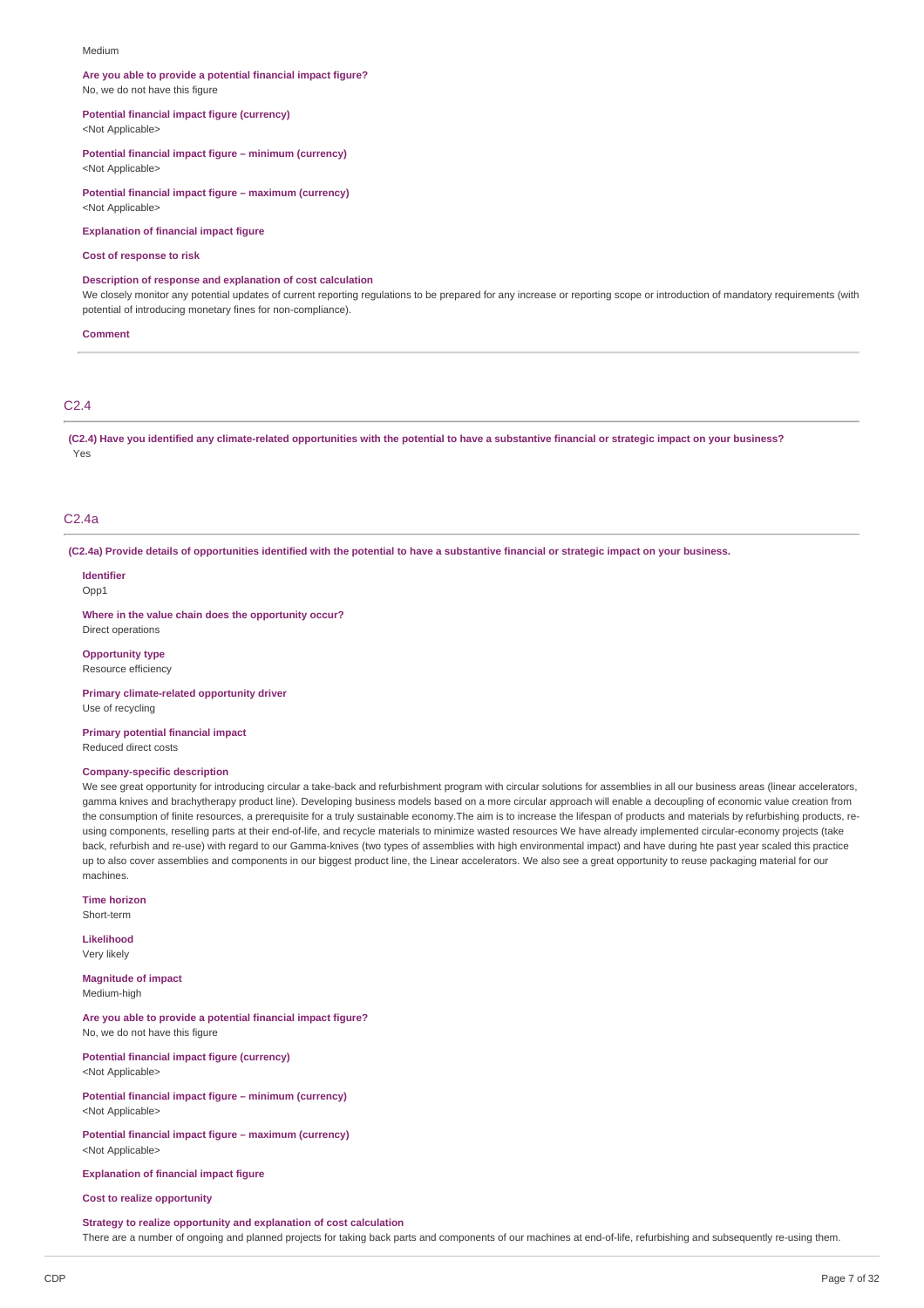One example is the take-back of major climate-intense components such as the tungsten collimator in the Leksell Gamma Knife® for refurbishment and re-use. During the past year we have scaled this practice up and implemented the approach across our product lines, especially our Linac line which represents the largest part of the business. We now include many different components from our linear accelerators in this program and we continue to identify new components fit for refurbishment. This circular approach hasn't come without logistical challenges, but it is slowly and steadily proving itself viable, and builds on good practice.

### **Comment**

**Identifier**

Opp2

**Where in the value chain does the opportunity occur?** Direct operations

**Opportunity type**

Resource efficiency

#### **Primary climate-related opportunity driver**

Use of more efficient production and distribution processes

**Primary potential financial impact**

Reduced direct costs

#### **Company-specific description**

Alongside our aim of increasing product refurbishment, we are also dedicated to decreasing landfill and set a target FY 2019/20 to send zero wate to landfill by 2024/25. We made good progress during the past year, as our largest manufacturing site in the UK moved to zero waste to landfill , and waste to landfill is already zero in our other two major office sites in Europe (Sweden and the Netherlands). Another relevant targets we set for ourselves during FY2019/20, was to reduce the carbon emissions intensity (kg CO2e/kWh) from our own operations and need of e.g. energy electricity and heating (Scope 2) – by more than 30% by 2021/22, compared with 2018/19. a In less than 12 months we are already on a good track to achieve that target since our sites in the UK, Sweden and the Netherlands are now all running on 100 percent renewable energy, with the Netherlands' power being produced by a windmill only 4.8 km away from the site. In 2020/21, the emissions intensity (kg CO2e/kWh) from energy and power supply at our major sites decreased by 12% compared with 2018/2019.

**Time horizon**

Short-term

**Likelihood** Likely

**Magnitude of impact**

Medium

**Are you able to provide a potential financial impact figure?** No, we do not have this figure

**Potential financial impact figure (currency)** <Not Applicable>

**Potential financial impact figure – minimum (currency)** <Not Applicable>

**Potential financial impact figure – maximum (currency)** <Not Applicable>

**Explanation of financial impact figure**

## **Cost to realize opportunity**

### **Strategy to realize opportunity and explanation of cost calculation**

Alongside our aim of increasing product refurbishment, we are also dedicated to decreasing landfill and set a target FY 2019/20 to send zero wate to landfill by 2024/25. We made good progress during the past year, as our largest manufacturing site in the UK moved to zero waste to landfill , and waste to landfill is already zero in our other two major office sites in Europe (Sweden and the Netherlands). Another relevant targets we set for ourselves during FY2019/20, was to reduce the carbon emissions intensity (kg CO2e/kWh) from our own operations and need of e.g. energy electricity and heating (Scope 2) – by more than 30% by 2021/22, compared with 2018/19. a In less than 12 months we are already on a good track to achieve that target since our sites in the UK, Sweden and the Netherlands are now all running on 100 percent renewable energy, with the Netherlands' power being produced by a windmill only 4.8 km away from the site. In 2020/21, the emissions intensity (kg CO2e/kWh) from energy and power supply at our major sites decreased by 12% compared with 2018/2019.

#### **Comment**

# **Identifier**

Opp3

**Where in the value chain does the opportunity occur?** Direct operations

**Opportunity type** Resource efficiency

#### **Primary climate-related opportunity driver**

Use of more efficient modes of transport

**Primary potential financial impact** Reduced direct costs

#### **Company-specific description**

We identified early that transportation and logistics was an area where our efforts can have big impact and we decided FY2019/20 to try to reduce indirect carbon emissions intensity (tons CO2e/MSEK net sales) from transport and logistics (Scope 3) by 25% by 2025/26. In 2019/20 we also set a group-wide target commitment to reduce indirect GHG emissions intensity (CO2e/net sales) from business travel by more than 10% already by 2021/22, compared to 2018/19.

## **Time horizon**

Short-term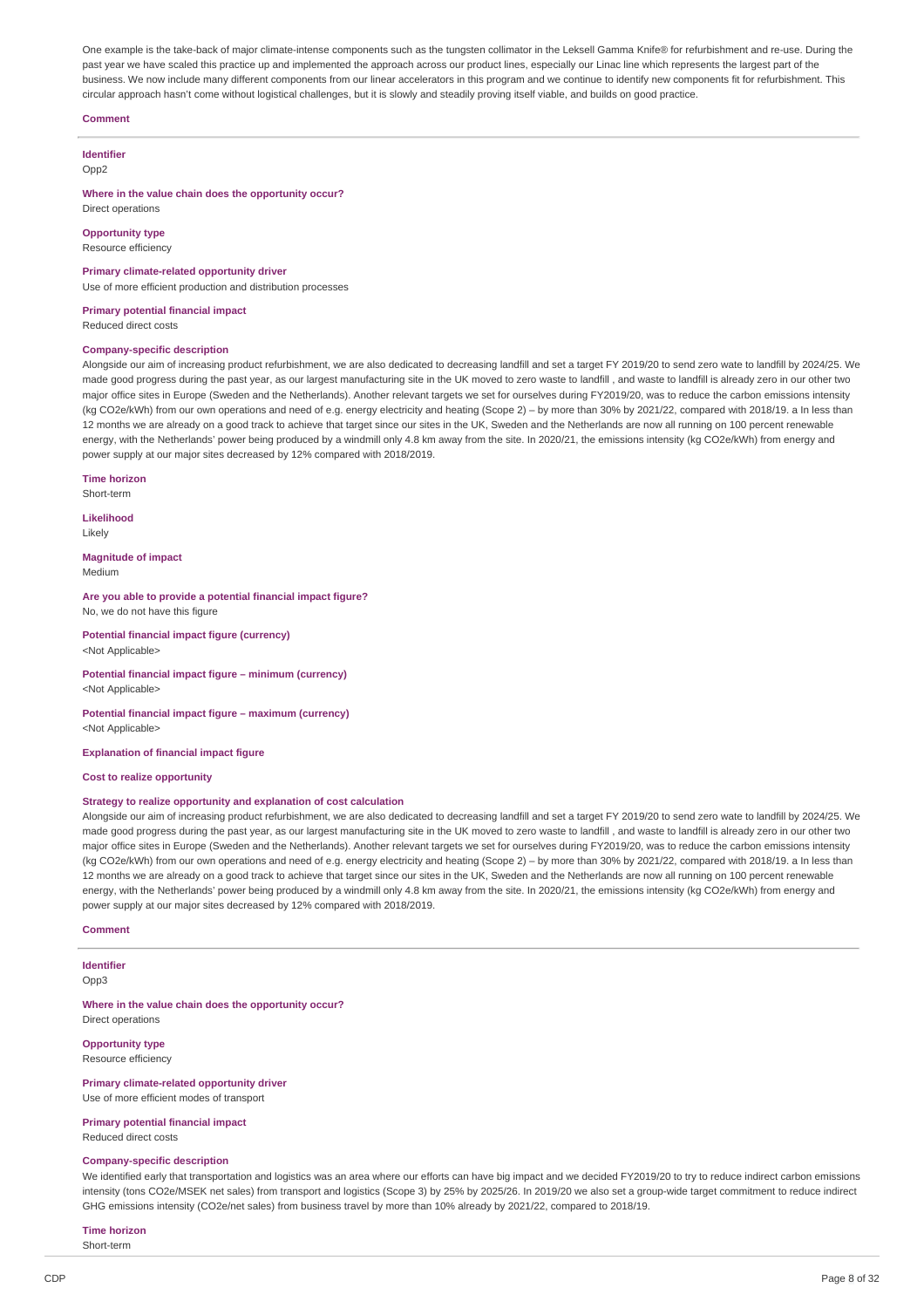#### **Likelihood** Likely

#### **Magnitude of impact** Medium-low

### **Are you able to provide a potential financial impact figure?** No, we do not have this figure

**Potential financial impact figure (currency)** <Not Applicable>

#### **Potential financial impact figure – minimum (currency)** <Not Applicable>

#### **Potential financial impact figure – maximum (currency)** <Not Applicable>

**Explanation of financial impact figure**

#### **Cost to realize opportunity**

### **Strategy to realize opportunity and explanation of cost calculation**

We are currently working on implementing this reduction ambition and our Procurement- and Logistics department is looking into means in how to reduce transportation of components in our products. One mean, is choosing to work with business partners for the management of transport of finished goods and spare parts, enables a more efficient coordination of transport of our own products as well as those from other companies. This also ensures that storage sites worldwide are optimized for minimal handling of products and shortest transport distances. As an example, we already moved the die-casting of heavy iron parts in our Gamma-knives (assembled in Sweden) from China to Sweden, which resulted in significant decreases in emissions. 9. We are working with our transport providers to enable low-emission modalities of transportation, and wherever we can we are switching towards road or sea freight over air transport. ctivities payed off and only last year we achieved the target, as our carbon emissions intensity (tons CO2e/MSEK net sales) from transport and logistics was reduced by 25% compared with 2018. Regarding our target to reduce business travel, we are currently working on implementing this reduction ambition more long term and only during the last year our emissions from travel fell 86 % compared to baseline year. The pandemic year proved to us that we can successfully coordinate major projects and conferences across borders and continents, without having to physically travel – saving both time for our employees and the environment. Elekta's travel policy was further updated in 2020/21 and we urge employees not to travel for business unless necessary. Travel by train or road is preferred over air travel whenever possible

#### **Comment**

By supplying goods from near production sites we can not only decrease our emissions by shortening routes, but also costs and delivery times of transportation. Choosing to work with business partners for the management of transport of finished goods and spare parts, enables a more efficient coordination of transport of our own products as well as those from other companies. As most global companies we are already reducing the number of business trips substantially by choosing digital conference solutions, saving both time and the Environment. By introducing a global Flight Policy we further decrease both emissions and costs for business travels for our customers and for our employees.

# **Identifier**

Opp4

## **Where in the value chain does the opportunity occur?**

Direct operations

## **Opportunity type**

Products and services

## **Primary climate-related opportunity driver**

Development and/or expansion of low emission goods and services

## **Primary potential financial impact**

Increased revenues resulting from increased demand for products and services

#### **Company-specific description**

It is also a business opportunity for our organisation to perform research on and develop more energy efficient products as there will be a growing demand from our customers from such products.

#### **Time horizon**

Medium-term

# **Likelihood**

Likely

#### **Magnitude of impact** Medium

#### **Are you able to provide a potential financial impact figure?** No, we do not have this figure

**Potential financial impact figure (currency)** <Not Applicable>

**Potential financial impact figure – minimum (currency)** <Not Applicable>

#### **Potential financial impact figure – maximum (currency)** <Not Applicable>

**Explanation of financial impact figure**

### **Cost to realize opportunity**

### **Strategy to realize opportunity and explanation of cost calculation**

Elekta's R&D department drives the application of environmentally conscious design principles during the product development lifecycle, actively addressing opportunities for low energy usage and implementation in areas such as material selection, modular design and circular economy. We are budgeting for R&D in energy-efficiency, and there are already several engineering projects ongoing with the aim of reducing the CO2 emissions from the use of our products.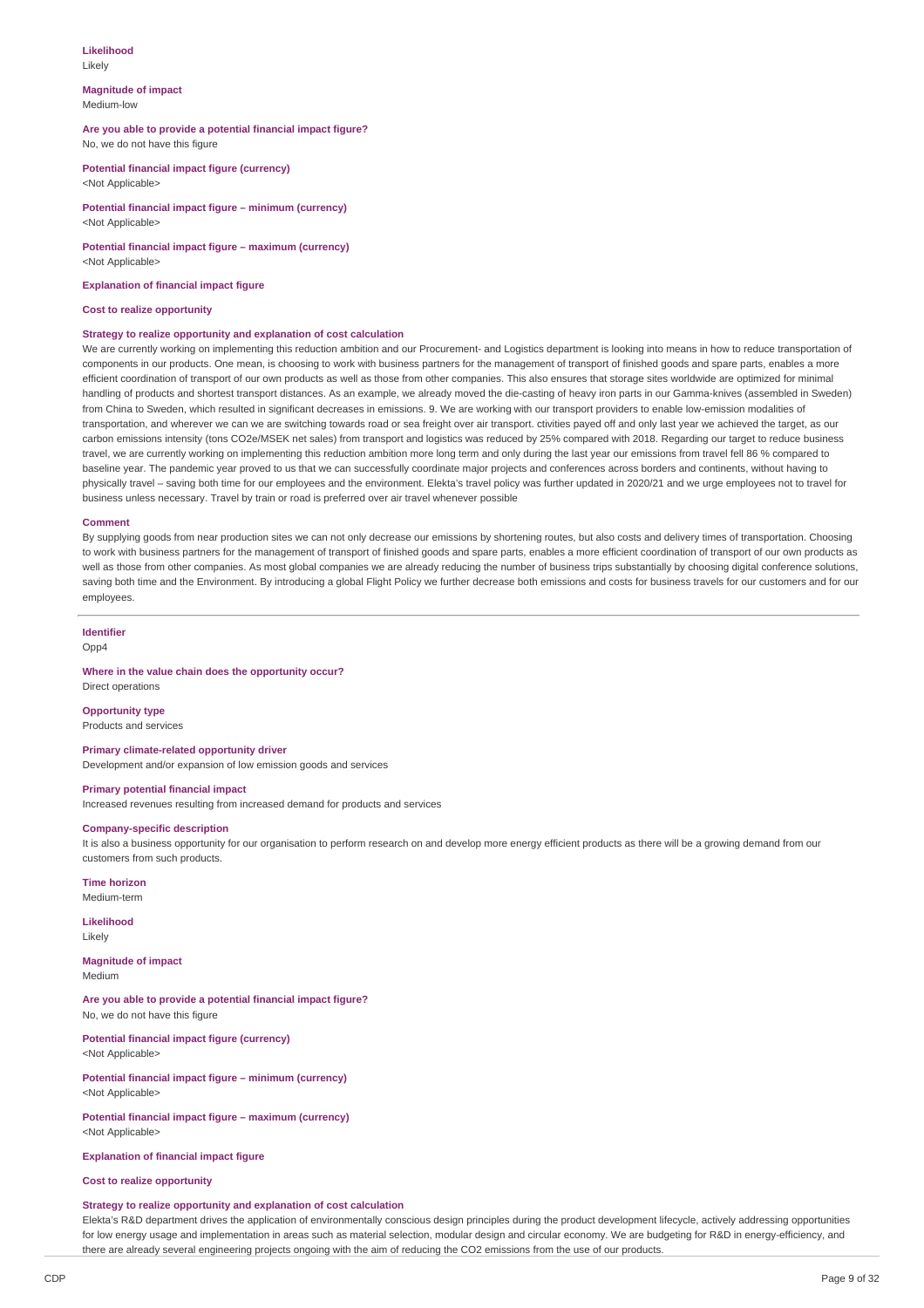## C3. Business Strategy

# C3.1

**(C3.1) Have climate-related risks and opportunities influenced your organization's strategy and/or financial planning?** Yes, and we have developed a low-carbon transition plan

# C3.1a

(C3.1a) Is your organization's low-carbon transition plan a scheduled resolution item at Annual General Meetings (AGMs)?

|      | Is your low-carbon transition plan a scheduled resolution item at AGMs?                      |  |
|------|----------------------------------------------------------------------------------------------|--|
| Row: | o. but we intend it to become a scheduled resolution item within the next two vears.<br>INO. |  |

# C3.2

**(C3.2) Does your organization use climate-related scenario analysis to inform its strategy?** No, but we anticipate using qualitative and/or quantitative analysis in the next two years

## C3.2b

**(C3.2b) Why does your organization not use climate-related scenario analysis to inform its strategy?**

We are investigating how to implement climate-related scenario analysis into our strategy and target setting process to ensure this is fully integrated and aligned to our ways of working.

# C3.3

**(C3.3) Describe where and how climate-related risks and opportunities have influenced your strategy.**

|                                             | related risks<br>land<br>opportunities<br><b>linfluenced</b><br>your strategy<br>in this area? | Have climate-Description of influence                                                                                                                                                                                                                                                                                                                                                                                                                                                                                                                                                                                                                                                                                                                                                                                                                                                                                                                                                                                                                                                                                                                                                 |
|---------------------------------------------|------------------------------------------------------------------------------------------------|---------------------------------------------------------------------------------------------------------------------------------------------------------------------------------------------------------------------------------------------------------------------------------------------------------------------------------------------------------------------------------------------------------------------------------------------------------------------------------------------------------------------------------------------------------------------------------------------------------------------------------------------------------------------------------------------------------------------------------------------------------------------------------------------------------------------------------------------------------------------------------------------------------------------------------------------------------------------------------------------------------------------------------------------------------------------------------------------------------------------------------------------------------------------------------------|
| Products<br>and<br>services                 | Yes                                                                                            | There are already several engineering projects ongoing with the aim of reducing the CO2 emissions from the use of our products. Another example is the implementation of projects for<br>take-back and refurbishment of our equipment.                                                                                                                                                                                                                                                                                                                                                                                                                                                                                                                                                                                                                                                                                                                                                                                                                                                                                                                                                |
| Supply<br>chain<br>and/or<br>value<br>chain | Yes                                                                                            | We carefully select who we source from and are mindful how we work with them. We need to work with our suppliers in order to avhiece our groupwide targets we have set for ourselves<br>with regard to waste and GHG-emissions reductions. Through our Supplier Code of Conduct, we ask of our Suppliers to set the same level of protection for the environment as we ask<br>of ourselves. Suppliers shall operate in full compliance with applicable environmental legislation and have a management system in place, aimed to continuously improve the Supplier's<br>environmental standards and performance. Our suppliers are assessed and monitored from an environmental risk perspective, using our Sustainable Sourcing Program. If any of our<br>suppliers will be identified as having environmental risks in their manufacturing, they will go through our audit process and will be asked to correct any non-conformities with our Supplier<br>Code of Conduct. Elekta's procurement function is responsible for implementing the Supplier Code of Conduct and the Sustainable Sourcing Program, with support from and overview<br>by the Global Sustainability Manager. |
| Investment Yes<br>in R&D                    |                                                                                                | We are for example budgeting for R&D in energy-efficiency                                                                                                                                                                                                                                                                                                                                                                                                                                                                                                                                                                                                                                                                                                                                                                                                                                                                                                                                                                                                                                                                                                                             |
| Operations Yes                              |                                                                                                | We have set a group-wide target to reduce the direct (Scope 2) GHG emissions intensity (CO2e/kWh) from own operations by more than 30% by 2021/22, compared to 2018/19. This<br>may for example be achieved through switching to renewable energy at additional assembly sites and offices.                                                                                                                                                                                                                                                                                                                                                                                                                                                                                                                                                                                                                                                                                                                                                                                                                                                                                           |

# C3.4

**(C3.4) Describe where and how climate-related risks and opportunities have influenced your financial planning.**

| Financial planning elements that Description of influence<br>have been influenced |                                                                                                                                                                                                                                                                                        |
|-----------------------------------------------------------------------------------|----------------------------------------------------------------------------------------------------------------------------------------------------------------------------------------------------------------------------------------------------------------------------------------|
| Row None of the above                                                             | Climate-related risks and opportunities have not yet influenced our financial planning but are investigating how we can implement climate-related scenario analysis into<br>our strategy and financial planning to ensure this is fully integrated and aligned to our ways of working. |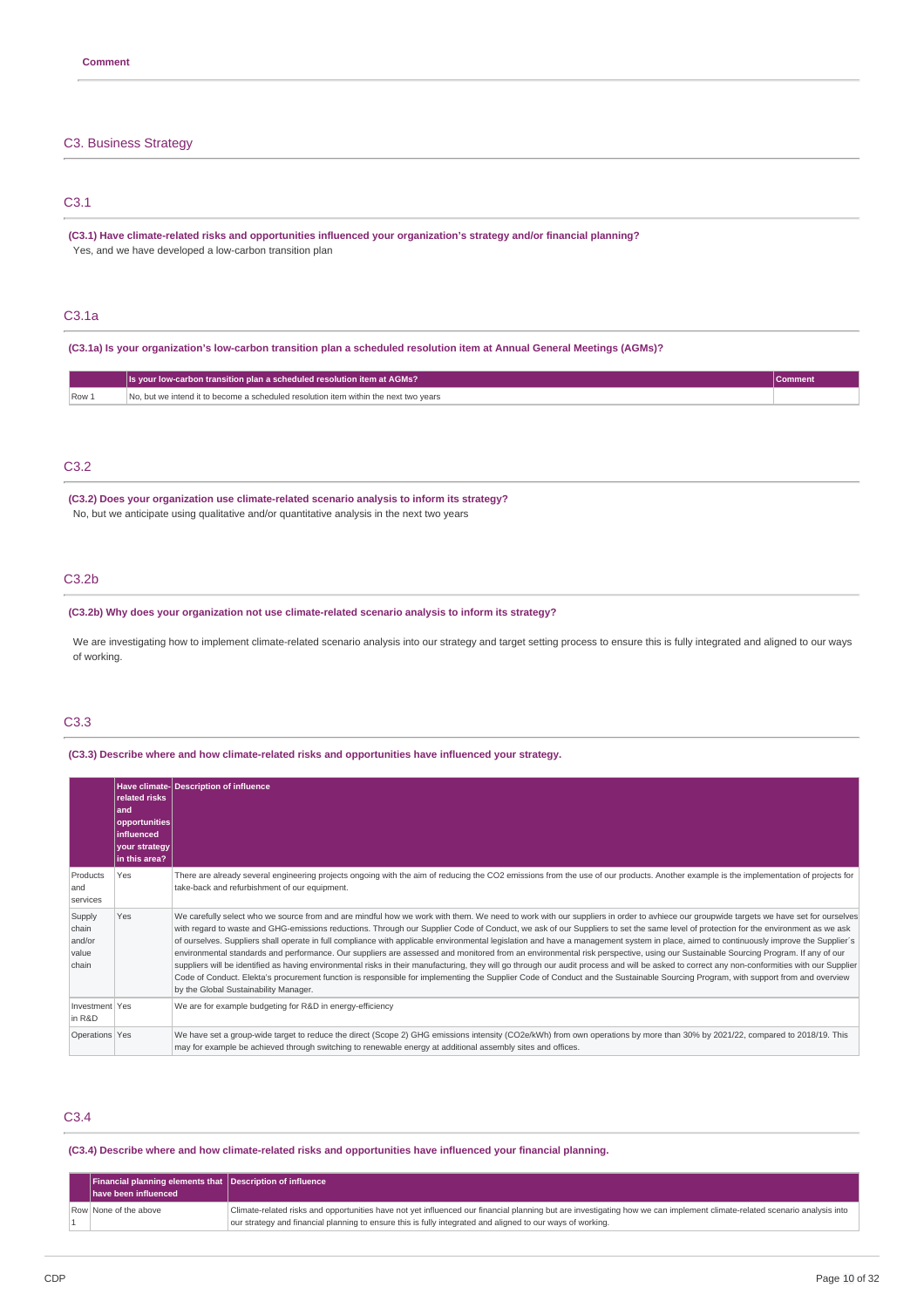(C3.4a) Provide any additional information on how climate-related risks and opportunities have influenced your strategy and financial planning (optional).

## C4. Targets and performance

## C4.1

**(C4.1) Did you have an emissions target that was active in the reporting year?** Intensity target

# $C4.1<sub>b</sub>$

**(C4.1b) Provide details of your emissions intensity target(s) and progress made against those target(s).**

**Target reference number** Int 1

**Year target was set** 2020

**Target coverage** Company-wide

**Scope(s) (or Scope 3 category)** Scope 2 (market-based)

**Intensity metric** Metric tons CO2e per megawatt hour (MWh)

**Base year** 2019

**Intensity figure in base year (metric tons CO2e per unit of activity)** 0.229

% of total base year emissions in selected Scope(s) (or Scope 3 category) covered by this intensity figure

100 **Target year**

2022

**Targeted reduction from base year (%)** 30

**Intensity figure in target year (metric tons CO2e per unit of activity) [auto-calculated]** 0.1603

**% change anticipated in absolute Scope 1+2 emissions** -39.76

**% change anticipated in absolute Scope 3 emissions** 0

**Intensity figure in reporting year (metric tons CO2e per unit of activity)** 0.201

**% of target achieved [auto-calculated]** 40.7569141193595

**Target status in reporting year** Underway

**Is this a science-based target?** No, but we anticipate setting one in the next 2 years

**Target ambition** <Not Applicable>

# **Please explain (including target coverage)**

One target area we early set out as relevant, was to reduce our power emissions by a minimum of 30 percent across all major sites (UK, Sweden, China and Netherlands) by 2021/22 (kg CO2e/kWh) compared with 2018/19. We are currently working on implementing this reduction ambition. In less than 12 months we are already on a good track to achieve that target since our sites in the UK, Sweden and the Netherlands are now all running on 100 percent renewable energy, with the Netherlands' power being produced by a windmill only 4.8 km away from the site. We are now committed to extend our targets and make them more ambitious, in line with the goals of the Paris agreement to limit global warming well below 2 degrees by 2030 - we have signed the commitment letter to the Science Based Targets intiative and will develop Science Based Targets during 2020/21.

**Target reference number**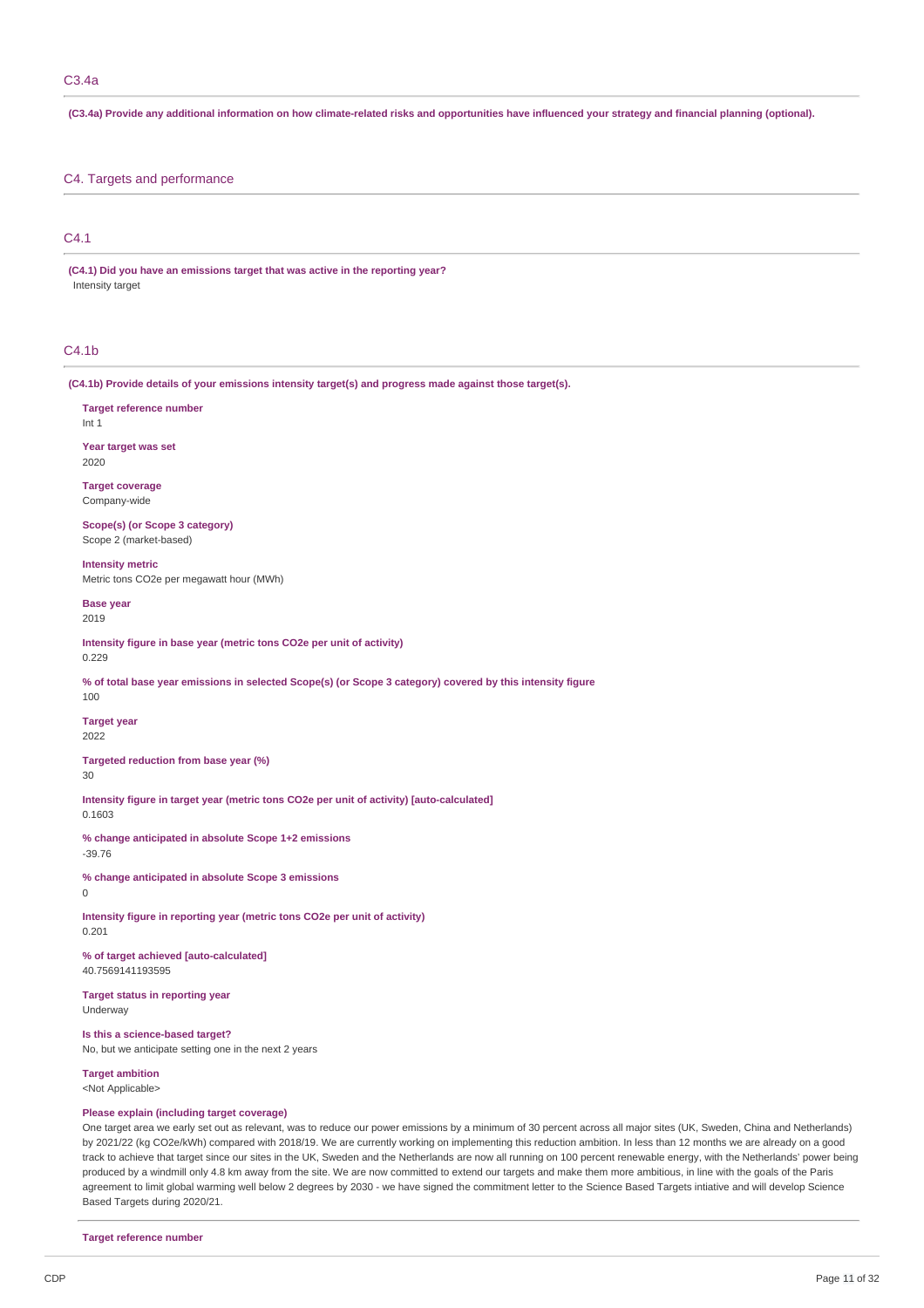#### Int 2

**Year target was set** 2020

**Target coverage** Company-wide

**Scope(s) (or Scope 3 category)** Scope 3: Upstream transportation & distribution

**Intensity metric**

Metric tons CO2e per unit revenue

**Base year**

2019

**Intensity figure in base year (metric tons CO2e per unit of activity)** 0.000003271

% of total base year emissions in selected Scope(s) (or Scope 3 category) covered by this intensity figure

**Target year** 2026

**Targeted reduction from base year (%)**

25

100

**Intensity figure in target year (metric tons CO2e per unit of activity) [auto-calculated]** 0.00000245325

**% change anticipated in absolute Scope 1+2 emissions**

 $\Omega$ 

**% change anticipated in absolute Scope 3 emissions** -24

**Intensity figure in reporting year (metric tons CO2e per unit of activity)** 0.000002444

**% of target achieved [auto-calculated]** 101.131152552736

**Target status in reporting year** Achieved

**Is this a science-based target?** No, but we anticipate setting one in the next 2 years

**Target ambition** <Not Applicable>

### **Please explain (including target coverage)**

We have set a group-wide target to reduce indirect GHG emissions intensity (CO2e/net sales) from transport and logistics by 25% by 2025/26, compared to 2018/19. We are working with our transport providers to enable low-emission modalities of transportation, and wherever we can we are switching towards road or sea freight over air transport. By supplying goods from near production sites we can not only decrease our emissions by shortening routes, but also costs and delivery times of transportation. Choosing to work with business partners for the management of transport of finished goods and spare parts, enables a more efficient coordination of transport of our own products as well as those from other companies. During the year, we managed to reduce carbon emissions intensity (tons CO2e/MSEK net sales) from transport and logistics by 25% compared with 2018/19 We are now committed to extend our targets and make them more ambitious, in line with the goals of the Paris agreement to limit global warming well below 2 degrees by 2030 - we have signed the commitment letter to the Science Based Targets intiative and will develop Science Based Targets during 2020/21.

**Target reference number** Int 3 **Year target was set** 2020 **Target coverage** Company-wide **Scope(s) (or Scope 3 category)** Scope 3: Business travel **Intensity metric** Metric tons CO2e per unit revenue **Base year** 2019 **Intensity figure in base year (metric tons CO2e per unit of activity)** 0.000001394 % of total base vear emissions in selected Scope(s) (or Scope 3 category) covered by this intensity figure 100 **Target year** 2022 **Targeted reduction from base year (%)**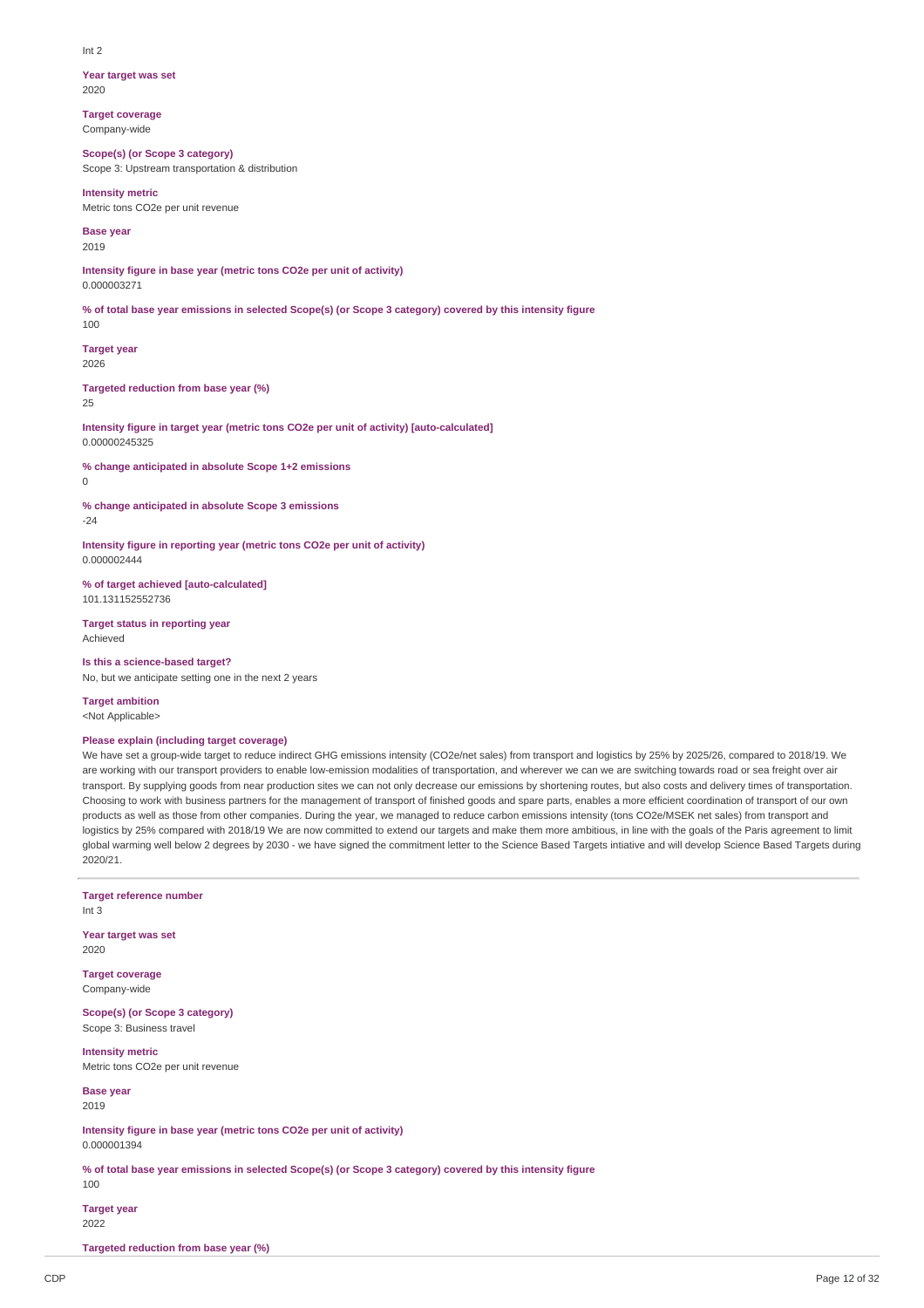#### 10

**Intensity figure in target year (metric tons CO2e per unit of activity) [auto-calculated]** 0.0000012546

**% change anticipated in absolute Scope 1+2 emissions**

## $\Omega$

**% change anticipated in absolute Scope 3 emissions**

10

**Intensity figure in reporting year (metric tons CO2e per unit of activity)** 1.9e-7

**% of target achieved [auto-calculated]** 863.701578192252

**Target status in reporting year** Achieved

#### **Is this a science-based target?**

No, but we anticipate setting one in the next 2 years

**Target ambition**

<Not Applicable>

## **Please explain (including target coverage)**

Last year, before the pandemic year, we set a target to reduce our global travel emissions (t CO2e/MSEK net sales) with 10 % compared with 2018/19. During the pandemic year, we saw them decrease by 86%. The pandemic year, where our travel emissions went down 86 percent, has proven to us that we can successfully coordinate major projects and conferences across borders and continents, without having to physically travel – saving both time for our employees and the environment. Elekta's travel policy was updated in 2020/21 and we continue to urge employees not to travel for business unless necessary. Travel by train or road is preferred over air travel whenever possible. We are now committed to extend our targets and make them more ambitious, in line with the goals of the Paris agreement to limit global warming well below 2 degrees by 2030 - we have signed the commitment letter to the Science Based Targets intiative and will develop Science Based Targets during 2020/21.

## C4.2

**(C4.2) Did you have any other climate-related targets that were active in the reporting year?** Other climate-related target(s)

## C4.2b

**(C4.2b) Provide details of any other climate-related targets, including methane reduction targets.**

**Target reference number** Oth 1 **Year target was set**

2020

**Target coverage** Company-wide

#### **Target type: absolute or intensity** Absolute

**Target type: category & Metric (target numerator if reporting an intensity target)**

Resource consumption or |Other, please specify (Establish and implement a take-back program for selected climate-intense parts by FY 2021/22 end. Adopt the take-back program to refurbish and recycle or efficiency remanufacture reclaimed parts and component by FY 2025/2)

**Target denominator (intensity targets only)** <Not Applicable>

**Base year** 2020

**Figure or percentage in base year**

**Target year** 2026

**Figure or percentage in target year**

**Figure or percentage in reporting year**

**% of target achieved [auto-calculated]** <Calculated field>

**Target status in reporting year** Please select

**Is this target part of an emissions target?**

No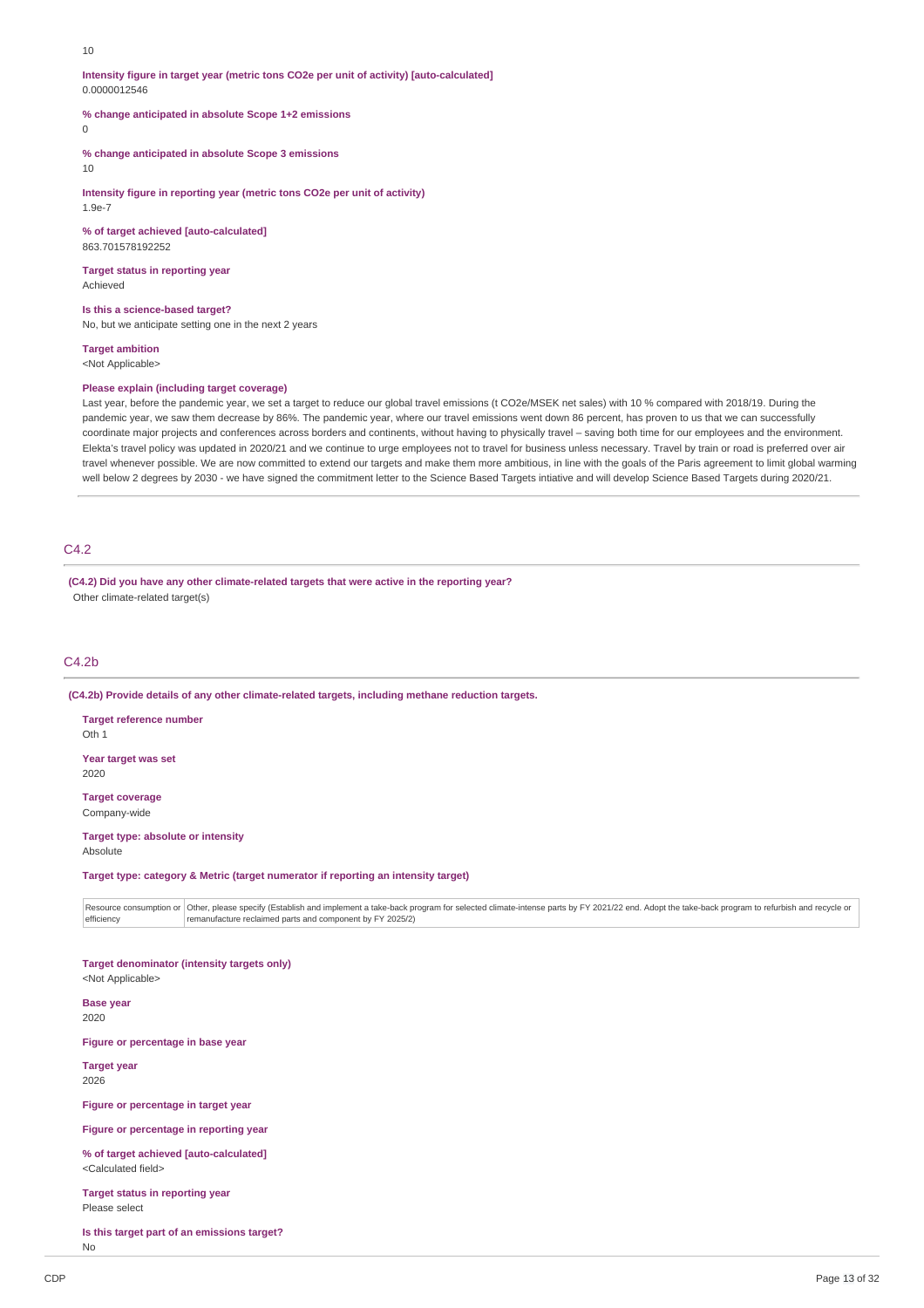#### **Is this target part of an overarching initiative?**

No, it's not part of an overarching initiative

#### **Please explain (including target coverage)**

Coordinate a circular economy strategy and continue to drive and implement resource consumption initiatives across the business and product lifecycle. Two specific targets concerning potential reduction in emissions was set last financial year; Establish and implement a take-back program for selected parts by FY 2021/22 end. Adopt the take-back program to refurbish and recycle or remanufacture reclaimed parts and component by FY 2025/26. The desired objective is two-fold: reduce carbon emissions (from an established baseline) and decrease reliance on raw material consumption. There are a number of ongoing and planned circular ecnonomy projects (take-back, refurbish and reuse). One example is the tungsten collimator in the Leksell Gamma Knife® ( climate-intense component). During the past year we have scaled this practice up and implemented the approach across our product lines, especially our Linac line which represents the largest part of the business. We now include 21 different components from our linear accelerators in this program and we continue to identify new components fit for refurbishment. This circular approach hasn't come without logistical challenges, but it is slowly and steadily proving itself viable, and builds on good practice

# **Target reference number**

 $Oth 2$ 

**Year target was set** 2020

**Target coverage** Company-wide

#### **Target type: absolute or intensity** Absolute

**Target type: category & Metric (target numerator if reporting an intensity target)**

| Waste<br>ma<br>าaαement | <b>All And Art</b><br>$f$ rom<br>n nt.<br>metric tons<br>trom landfill<br>diverted<br>waste |
|-------------------------|---------------------------------------------------------------------------------------------|
|                         |                                                                                             |

#### **Target denominator (intensity targets only)** <Not Applicable>

**Base year** 2019

**Figure or percentage in base year**

**Target year** 2025

#### **Figure or percentage in target year**  $\Omega$

**Figure or percentage in reporting year**

#### **% of target achieved [auto-calculated]** <Calculated field>

**Target status in reporting year** Underway

#### **Is this target part of an emissions target?** No

**Is this target part of an overarching initiative?** No, it's not part of an overarching initiative

### **Please explain (including target coverage)**

Ongoing reduction of waste to landfill. Business Lines and responsible for managing and reducing waste entering landfill disposal. We have set an ambitious target of send "zero waste to landfill" by FY 2024/25. Our largest manufacturing site in the UK moved to zero waste to landfill during the year, and waste to landfill is already zero in our other two major office sites in Europe (Sweden and the Netherlands).

#### **Target reference number**

Oth 3

#### **Year target was set** 2020

**Target coverage** Company-wide

#### **Target type: absolute or intensity** Absolute

**Target type: category & Metric (target numerator if reporting an intensity target)**

Waste management **Other, please specify (Reduce selected packaging by 30% by 2025/26 from 2019/20 baseline.)** 

**Target denominator (intensity targets only)** <Not Applicable>

#### **Base year** 2019

**Figure or percentage in base year**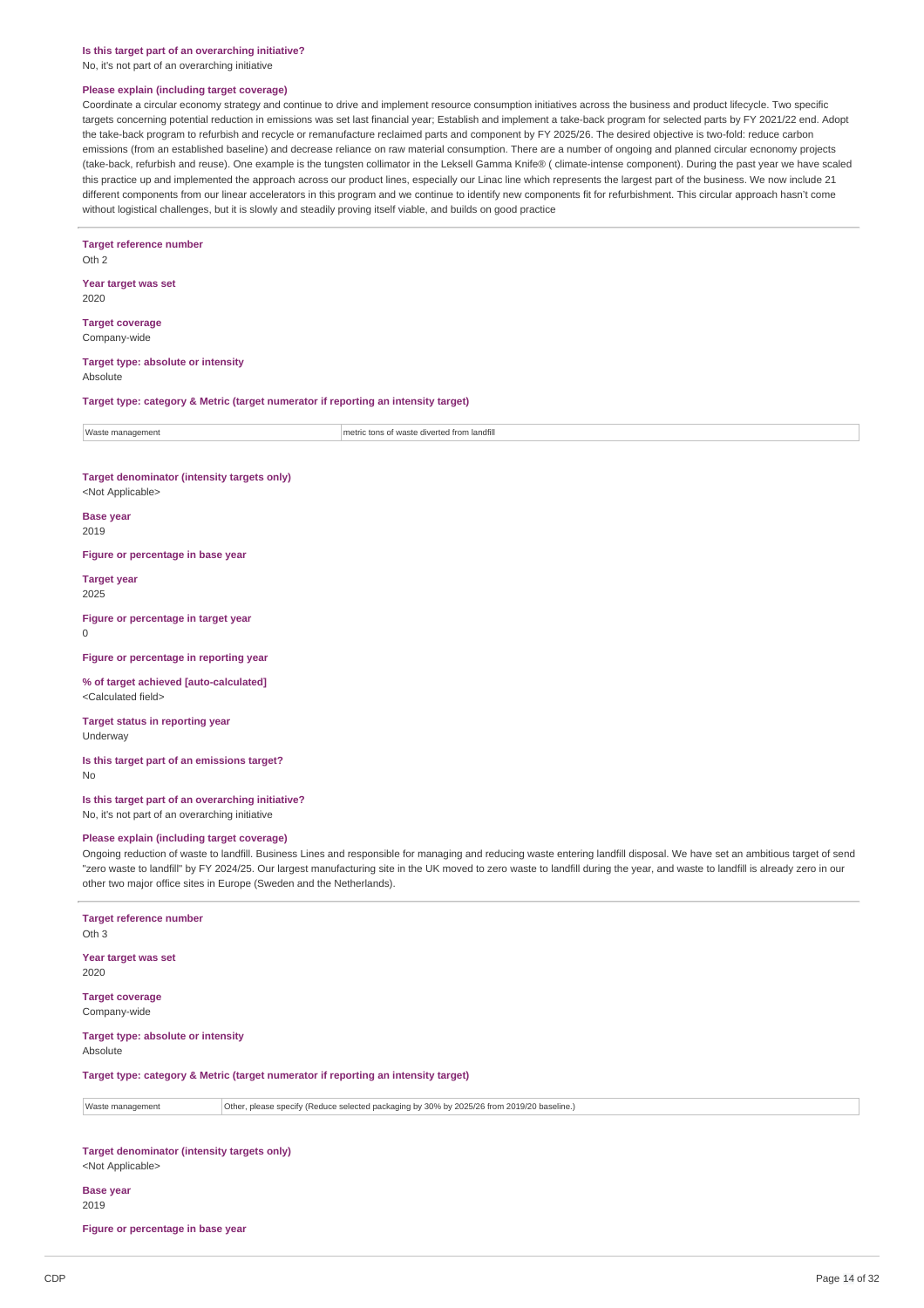#### **Target year** 2026

### **Figure or percentage in target year**

**Figure or percentage in reporting year**

**% of target achieved [auto-calculated]** <Calculated field>

**Target status in reporting year** Underway

**Is this target part of an emissions target?** No

**Is this target part of an overarching initiative?** No, it's not part of an overarching initiative

## **Please explain (including target coverage)**

Last year, Elekta set a target to reduce selected packaging by 30 percent by 2025/26 compared with the 2019/20 baseline. We are working towards this goal through a number of initiatives, including a project that aims to re-design packaging cases for Linacs and Patient Support Systems. By reducing the size and weight of packaging materials, and in some cases reuse packaging, we will be able to decrease the material use and also cut the carbon emissions of our transports

## C4.3

(C4.3) Did you have emissions reduction initiatives that were active within the reporting year? Note that this can include those in the planning and/or **implementation phases.**

Yes

# C4.3a

## (C4.3a) Identify the total number of initiatives at each stage of development, and for those in the implementation stages, the estimated CO2e savings,

|                           | Number of initiatives | Total estimated annual CO2e savings in metric tonnes CO2e (only for rows marked *) |
|---------------------------|-----------------------|------------------------------------------------------------------------------------|
| Under investigation       |                       |                                                                                    |
| To be implemented*        |                       |                                                                                    |
| Implementation commenced* |                       |                                                                                    |
| Implemented*              |                       |                                                                                    |
| Not to be implemented     |                       |                                                                                    |

## C4.3b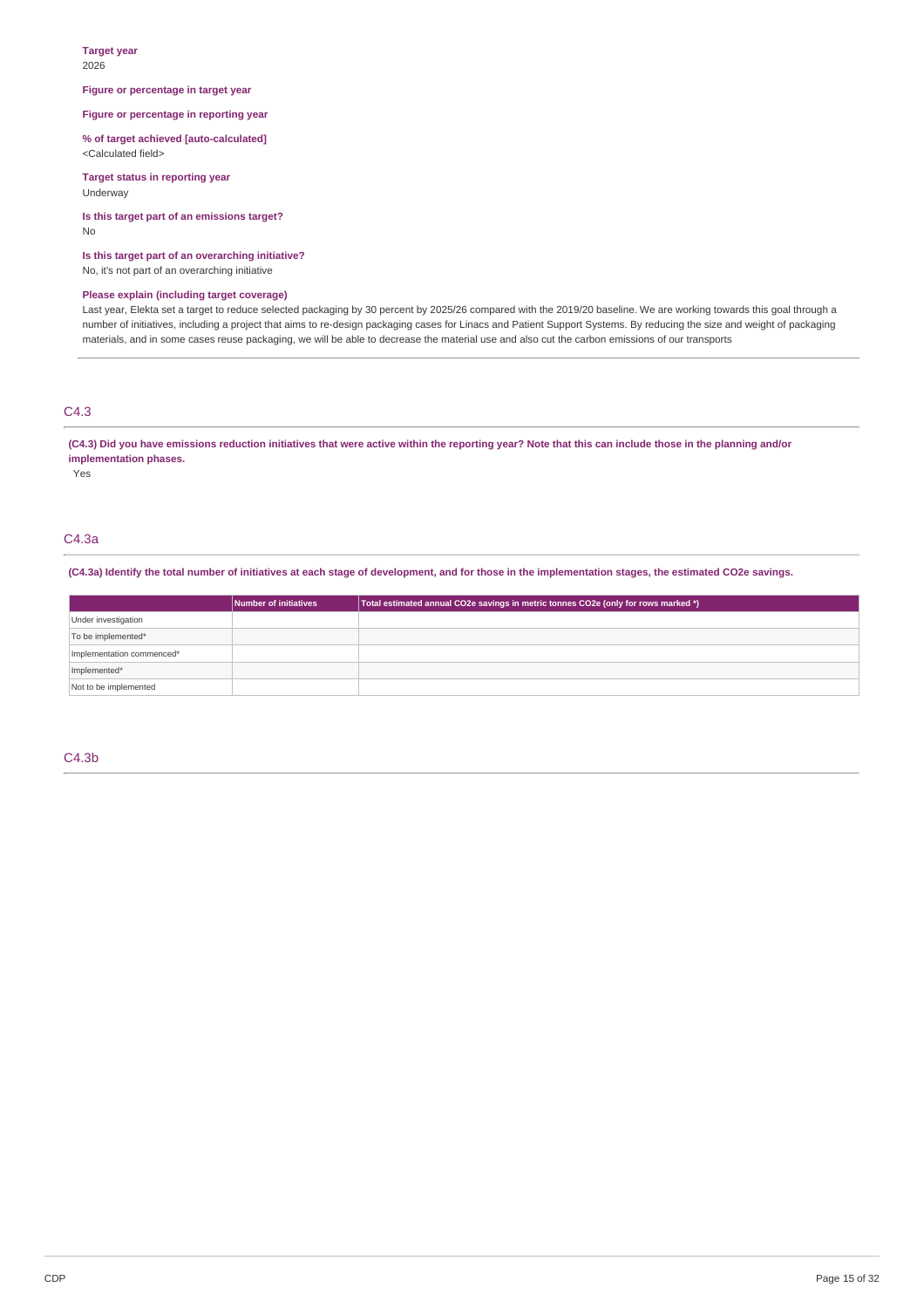## **(C4.3b) Provide details on the initiatives implemented in the reporting year in the table below.**

**Initiative category & Initiative type**

| <b>Was</b><br><b>CIrcularity</b><br>nnonent/material reuse<br>mat<br>a di Lotion<br>r/con<br>ano<br>$\epsilon$ |
|----------------------------------------------------------------------------------------------------------------|
|----------------------------------------------------------------------------------------------------------------|

## **Estimated annual CO2e savings (metric tonnes CO2e)**

**Scope(s)** Scope 3

**Voluntary/Mandatory** Voluntary

**Annual monetary savings (unit currency – as specified in C0.4)**

**Investment required (unit currency – as specified in C0.4)**

**Payback period** Please select

**Estimated lifetime of the initiative** Please select

**Comment**

**Initiative category & Initiative type** Please select

**Estimated annual CO2e savings (metric tonnes CO2e)**

**Scope(s)** Please select

**Voluntary/Mandatory** Please select

**Annual monetary savings (unit currency – as specified in C0.4)**

**Investment required (unit currency – as specified in C0.4)**

**Payback period** Please select

**Estimated lifetime of the initiative** Please select

**Comment**

# C4.3c

**(C4.3c) What methods do you use to drive investment in emissions reduction activities?**

| <b>Method</b>                   | Comment                                                                                                                                                                                                                                           |
|---------------------------------|---------------------------------------------------------------------------------------------------------------------------------------------------------------------------------------------------------------------------------------------------|
| Compliance with regulatory      | Compliance with our legal obligations under both EU - and national regulations, e.g., Eco-design Directive (2009/125/EC), IEC 60601-1-9, Energy Efficiency Directive                                                                              |
| requirements/standards          | (2012/27/EU), UK ESOS and other EU national requirements                                                                                                                                                                                          |
| Dedicated budget for low-carbon | R&D drives the application of environmentally conscious design principles during the product development lifecycle, actively addressing opportunities for low carbon                                                                              |
| product R&D                     | exploration and implementation, e.g., material selection, modular design, circular economy, etc.                                                                                                                                                  |
| Dedicated budget for energy     | At selected sites, particularly those devoted to manufacturing operations, projects are funded locally to improve energy efficiency and performance, e.g., contract negotiations                                                                  |
| efficiency                      | with third party energy provider concerning 100% transfer to renewable energy.                                                                                                                                                                    |
| reduction activities            | Dedicated budget for other emissions Dedicated budget is made available locally to optimise energy efficiency and transfer to renewable energy sources, all projects are evaluated based on tCO2e payback<br>compared to upfront investment cost. |

## C4.5

(C4.5) Do you classify any of your existing goods and/or services as low-carbon products or do they enable a third party to avoid GHG emissions? Yes

# C4.5a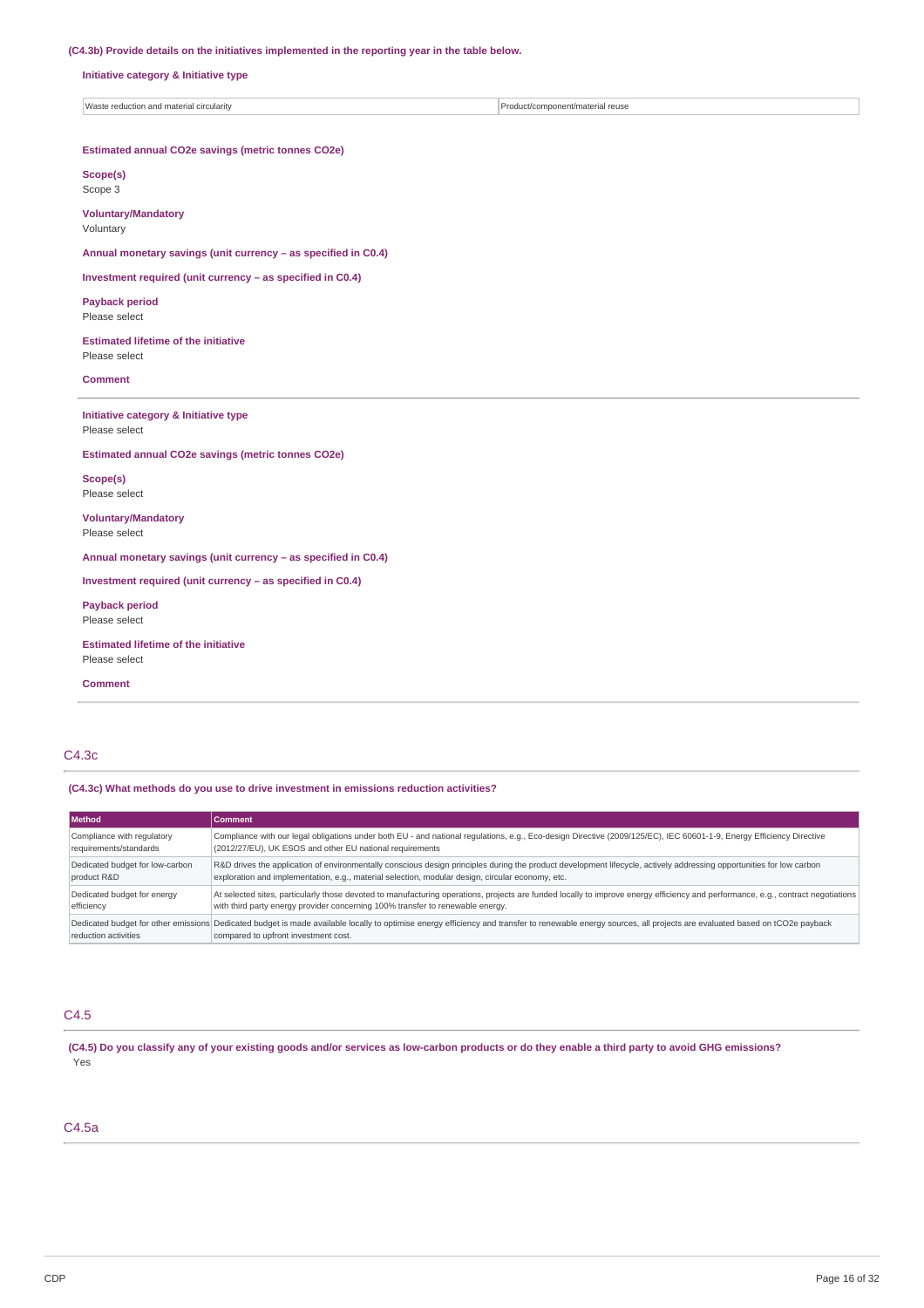(C4.5a) Provide details of your products and/or services that you classify as low-carbon products or that enable a third party to avoid GHG emissions.

# **Level of aggregation**

## Group of products

## **Description of product/Group of products**

Elekta offers high precision healthcare solutions for the treatment of cancer. The Elekta Linac portfolio business specialises in the delivery of external beam radiotherapy cancer treatment solutions. Innovative eco-design methodologies are frequently adopted leading to continuous modelling, testing and implementation of technological solutions to ensure customer (e.g., hospitals, treatment centres, clinics) avoid emissions and lower energy operating costs, thus, enabling customers to meet organisational environmental objectives. Environmental performance is achieved by way of reducing environmental impact during the product life cycle, e.g., intelligent material selection and reduction of unnecessary mass, minimising equipment operation temperature and installing power saying design features to reduce energy budget, adopting system design and modelling techniques such as ray tracing and Monte Carlo. Real-time monitoring of machine performance and resolving technical issues leading to machine down-time remotely (IntelliMax®) is also a key factor.

**Are these low-carbon product(s) or do they enable avoided emissions?**

Avoided emissions

**Taxonomy, project or methodology used to classify product(s) as low-carbon or to calculate avoided emissions** Other, please specify (Comparison of product to to competitor)

#### **% revenue from low carbon product(s) in the reporting year**

**% of total portfolio value**

<Not Applicable>

**Asset classes/ product types** <Not Applicable>

#### **Comment**

When compared to comparable products available on the market it has been found Elekta linear accelerators consume approximately 30% less energy. Calculations are based on Elekta in-house methodology taking into consideration average workday machine usage, patient treatment patterns, and power status. Whilst the calculation and methodology remain valid, we are in the process of renewing emission calculations to best reflect current product lines and available portfolio.

## C5. Emissions methodology

# C5.1

**(C5.1) Provide your base year and base year emissions (Scopes 1 and 2).**

#### **Scope 1**

**Base year start** May 1 2018

**Base year end** April 30 2019

**Base year emissions (metric tons CO2e)** 639

#### **Comment**

The GHG Protocol Corporate Standard suggests that structural changes in an organization should trigger a recalculation of base year emissions. Accordingly, the base year has been corrected since Elekta does have scope 1 emissions (there has been a correction of moving heating from scope 2 to scope 1 due to gained clarity that the heating comes from burning gas within Elekta's premises). Further, the base year for these scope 1 emissions is 2017/18 (as also for scope 2).

## **Scope 2 (location-based)**

**Base year start**

May 1 2017

**Base year end** April 30 2018

**Base year emissions (metric tons CO2e)** 2938

**Comment**

**Scope 2 (market-based)**

**Base year start** May 1 2018

**Base year end** April 30 2019

**Base year emissions (metric tons CO2e)** 2169

### **Comment**

The GHG Protocol Corporate Standard suggests that structural changes in an organization should trigger a recalculation of base year emissions. Accordingly, the base year for scope 2 market-based has been corrected.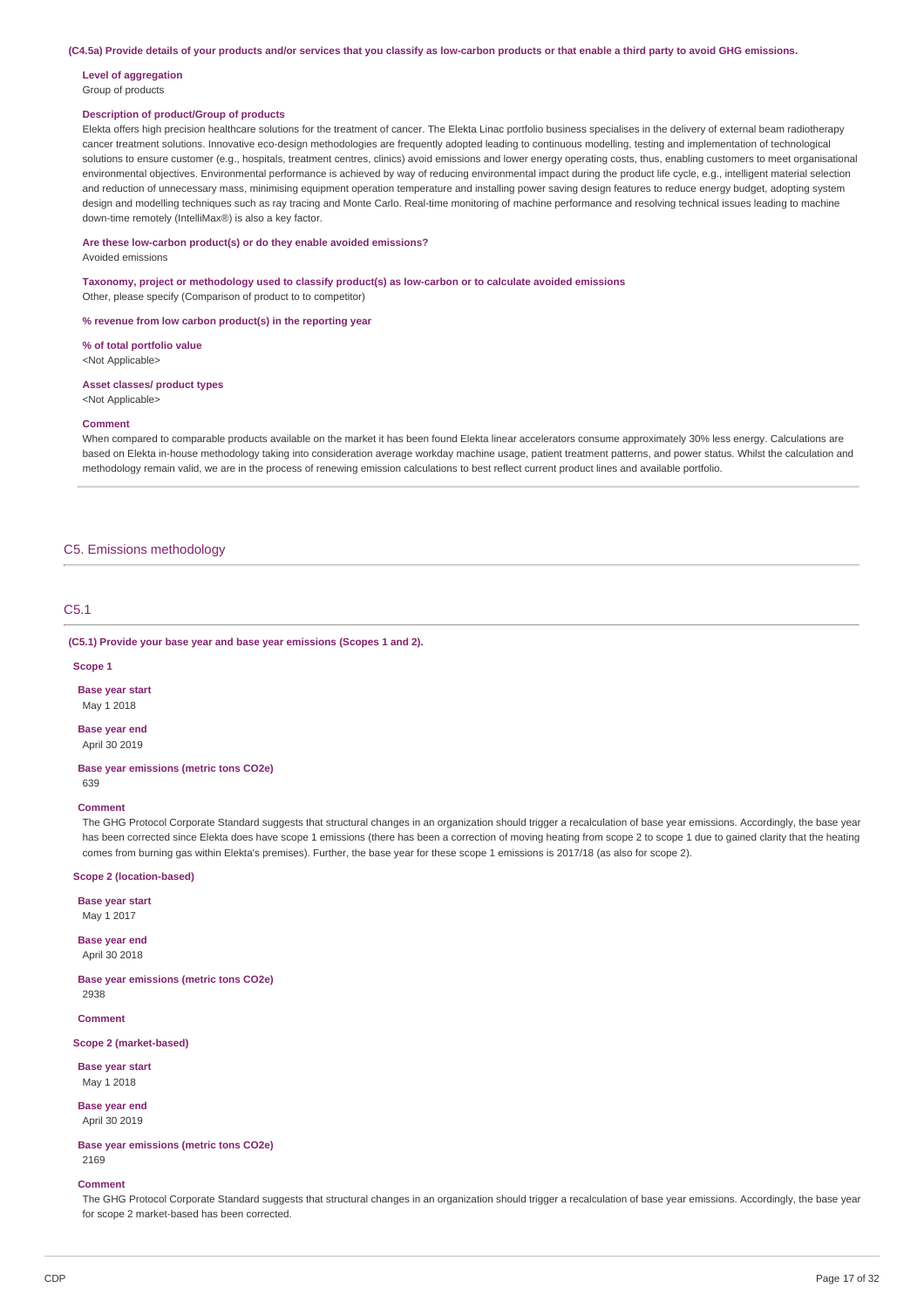# C5.2

(C5.2) Select the name of the standard, protocol, or methodology you have used to collect activity data and calculate emissions. The Greenhouse Gas Protocol: A Corporate Accounting and Reporting Standard (Revised Edition) The Greenhouse Gas Protocol: Scope 2 Guidance

## C6. Emissions data

# C6.1

**(C6.1) What were your organization's gross global Scope 1 emissions in metric tons CO2e?**

#### **Reporting year**

**Gross global Scope 1 emissions (metric tons CO2e)** 533.85

**Start date** <Not Applicable>

**End date** <Not Applicable>

**Comment**

## C6.2

**(C6.2) Describe your organization's approach to reporting Scope 2 emissions.**

**Row 1**

**Scope 2, location-based** We are reporting a Scope 2, location-based figure

**Scope 2, market-based** We are reporting a Scope 2, market-based figure

### **Comment**

# C6.3

**(C6.3) What were your organization's gross global Scope 2 emissions in metric tons CO2e?**

### **Reporting year**

**Scope 2, location-based** 3005.94

**Scope 2, market-based (if applicable)** 2505.04

**Start date** <Not Applicable>

**End date** <Not Applicable>

# **Comment**

# C6.4

(C6.4) Are there any sources (e.g. facilities, specific GHGs, activities, geographies, etc.) of Scope 1 and Scope 2 emissions that are within your selected reporting **boundary which are not included in your disclosure?** Yes

## C6.4a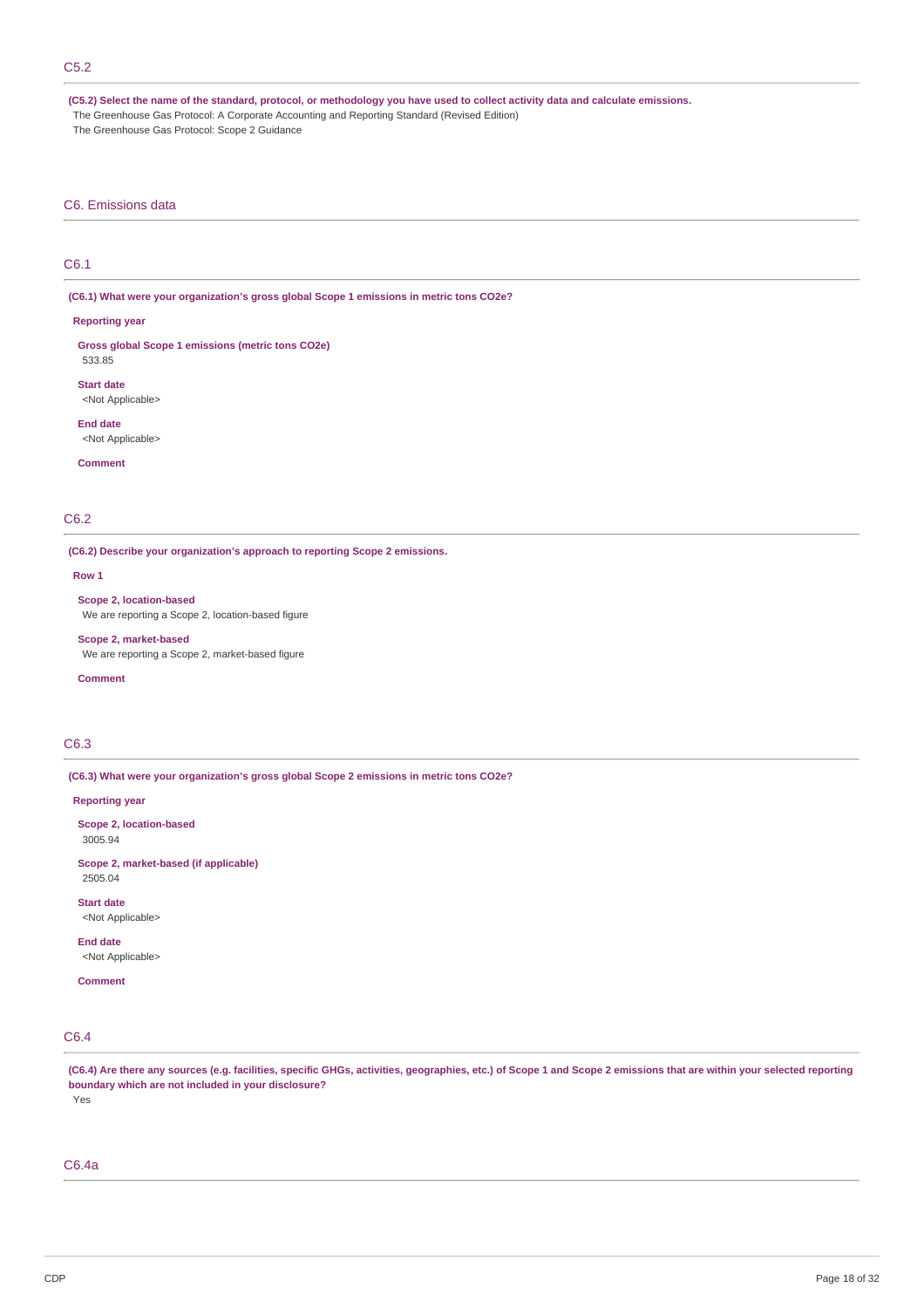(C6.4a) Provide details of the sources of Scope 1 and Scope 2 emissions that are within your selected reporting boundary which are not included in your **disclosure.**

## **Source**

Elekta excludes scope 1 and 2 emissions from non-major office sites around the world; specifically, this entails locations with less than 200 employees.

**Relevance of Scope 1 emissions from this source** Emissions are not relevant

**Relevance of location-based Scope 2 emissions from this source**

Emissions are not relevant

**Relevance of market-based Scope 2 emissions from this source (if applicable)**

Emissions are not relevant

### **Explain why this source is excluded**

The reported scope 1 and 2 emissions only entail gas (scope 1) and electricity (scope 2) use within Elekta's major sites (locations with >200 employees). Hence, Elekta sites with less than 200 employees are excluded since those emissions do not contribute to 95% of Elekta's overall emissions inventory (once sources are listed by the size of emissions). This evaluation took place on the basis of average scope 1 and 2 emissions per employee (based on the major sites SE, NL, UK, CN, US) which have been multiplied with the number of employees in locations other than those major Elekta sites.

### C6.5

#### **(C6.5) Account for your organization's gross global Scope 3 emissions, disclosing and explaining any exclusions.**

**Purchased goods and services**

**Evaluation status** Relevant, calculated

**Metric tonnes CO2e**

394935

## **Emissions calculation methodology**

Calculations were prepared by applying a "spend-based" methodology in accordance with the GHG Protocol, where accurate data from suppliers and value chain partners is not available. The emissions were calculated through mapping each purchased goods and services category to an environmentally extended input-output analysis (EEIO).

**Percentage of emissions calculated using data obtained from suppliers or value chain partners**

# **Please explain**

0

For 2020, no direct data was retrievable from goods and services suppliers. However, Elekta strives also within this category for the hybrid method where a combination of supplier-specific activity data where available and secondary data to fill the gaps is used to assess the impact within the category of purchased goods and services.

#### **Capital goods**

**Evaluation status**

Relevant, calculated

#### **Metric tonnes CO2e**

1377

 $\Omega$ 

### **Emissions calculation methodology**

Calculations were prepared by applying a "spend-based" methodology in accordance with the GHG Protocol, where accurate data from suppliers and value chain partners is not available. The emissions were calculated through mapping each capital goods category to an environmentally extended input-output analysis (EEIO).

### **Percentage of emissions calculated using data obtained from suppliers or value chain partners**

**Please explain**

For 2020, no direct data was retrievable from capex suppliers. However, Elekta strives also within this category for the hybrid method where a combination of supplierspecific activity data where available and secondary data to fill the gaps is used to assess the impact within the category of capital goods.

#### **Fuel-and-energy-related activities (not included in Scope 1 or 2)**

**Evaluation status**

Relevant, calculated

## **Metric tonnes CO2e**

688.23

## **Emissions calculation methodology**

Based on the used volumes per fuel type and the kWhs for electricity, WTT emissions have been calculated using the 2020 emissions factors published by the Department for Environment, Food and Rural Affairs (DEFRA) .

#### **Percentage of emissions calculated using data obtained from suppliers or value chain partners**

0

## **Please explain**

Due to the very limited influence on those value chain emissions, Elekta does not focus on engaging with suppliers in this regard but rather lays the focus on reducing e.g. the fuel use in general that would also result in less emissions within this category.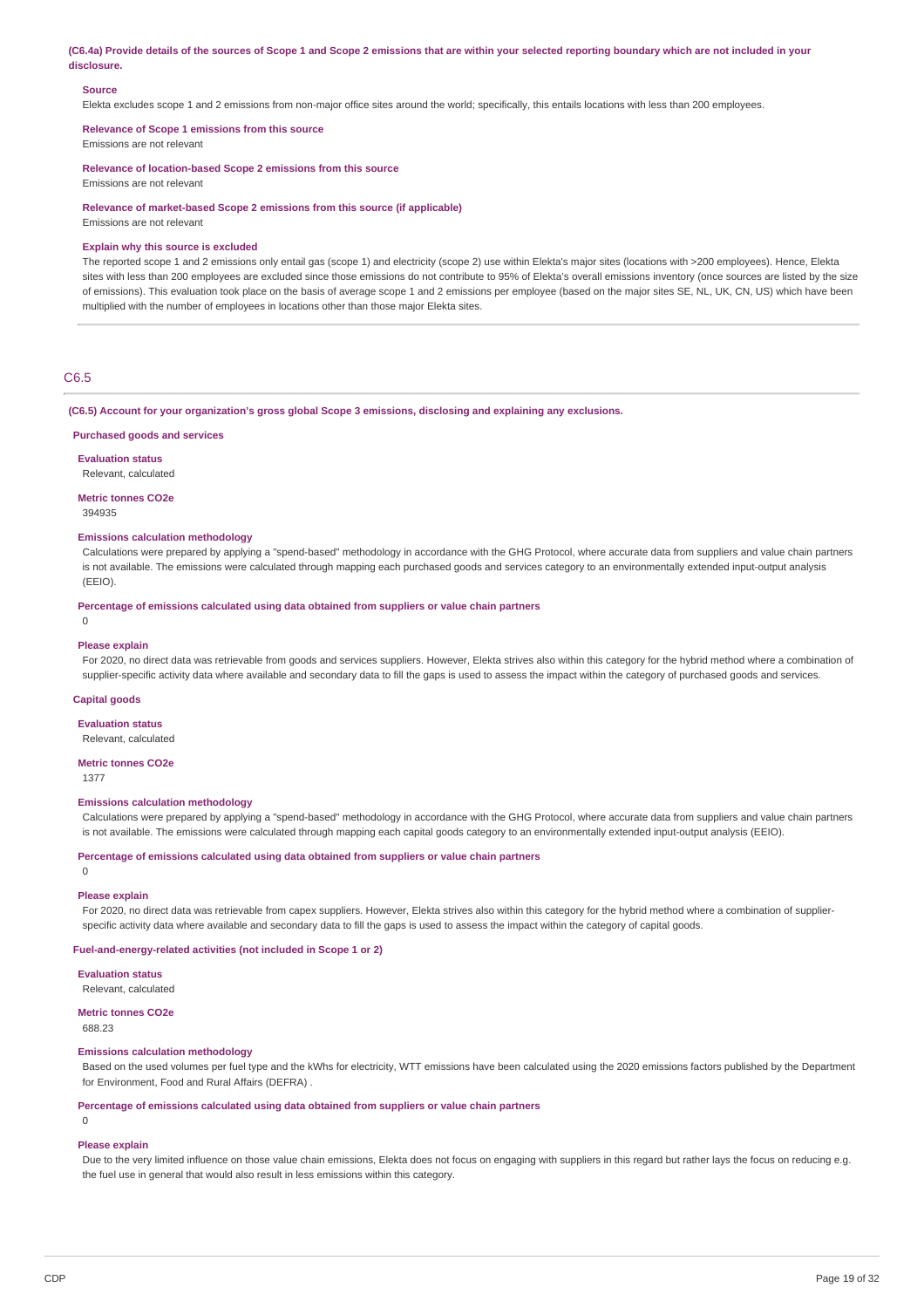**Evaluation status** Relevant, calculated

**Metric tonnes CO2e** 33631

#### **Emissions calculation methodology**

59% of the emission figure is based upon the "spend-based" methodology in accordance with the GHG Protocol, where accurate data from suppliers and value chain partners is not available. The emissions were calculated by mapping each transport services category to an environmentally extended input-output analysis (EEIO). For the remaining 41% of emissions assigned to this category, supplier-specific data was the basis of the calculations (weight of transported good, mode of transport, distance transported and, if available, GHG emissions). Emission data for upstream transportation and distribution not coming from logistics suppliers directly has been calculated by considering the transport mode, weight of transported goods, and distance of transport and applying the 2020 emission factors for frightening of goods published by the Department for Environment, Food and Rural Affairs (DEFRA).

#### **Percentage of emissions calculated using data obtained from suppliers or value chain partners**

41

**Please explain**

**Waste generated in operations**

**Evaluation status** Relevant, calculated

**Metric tonnes CO2e**

5.3

#### **Emissions calculation methodology**

Calculations were prepared by applying a "spend-based" methodology in accordance with the GHG Protocol, where accurate data from suppliers and value chain partners is not available. The emissions were calculated by mapping each category of waste services to an environmentally extended input-output analysis (EEIO).

**Percentage of emissions calculated using data obtained from suppliers or value chain partners**

 $\overline{0}$ 

#### **Please explain**

Due to Elekta's working from home policy within 2020/21 due to COVID-19, very few employees were within Elekta offices. Due to this fact, the waste figure is significantly low for 2020/21. For next year, when more office usage takes place again, Elekta also strives to again provide emission figures which are based on activity data of its waste suppliers.

#### **Business travel**

### **Evaluation status**

Relevant, calculated

**Metric tonnes CO2e**

2616

 $100$ 

#### **Emissions calculation methodology**

Elekta Travel Management System (TMS) contains all applicable travel data provided by the appropriate travel agencies used by Elekta for business travel activity (mode of transport, distance traveled, departure and destination location, and GHG emissions). 100% of the total travel emissions are based on supplier activity data that have been provided to Elekta directly. Emission figures provided by the travel suppliers were given as CO2-equivalents.

**Percentage of emissions calculated using data obtained from suppliers or value chain partners**

**Please explain**

**Employee commuting**

**Evaluation status**

Relevant, calculated

### **Metric tonnes CO2e**

 $\Omega$ 

### **Emissions calculation methodology**

Due to Elekta's working from home policy within 2020/21 due to COVID-19, factually no employee commute took place. Hence, within 2020/21 no emissions are associated with this category.

**Percentage of emissions calculated using data obtained from suppliers or value chain partners**

 $\Omega$ 

# **Please explain**

Commuting figures can't be supplied by a supplier, but rather through surveys of commuting habits.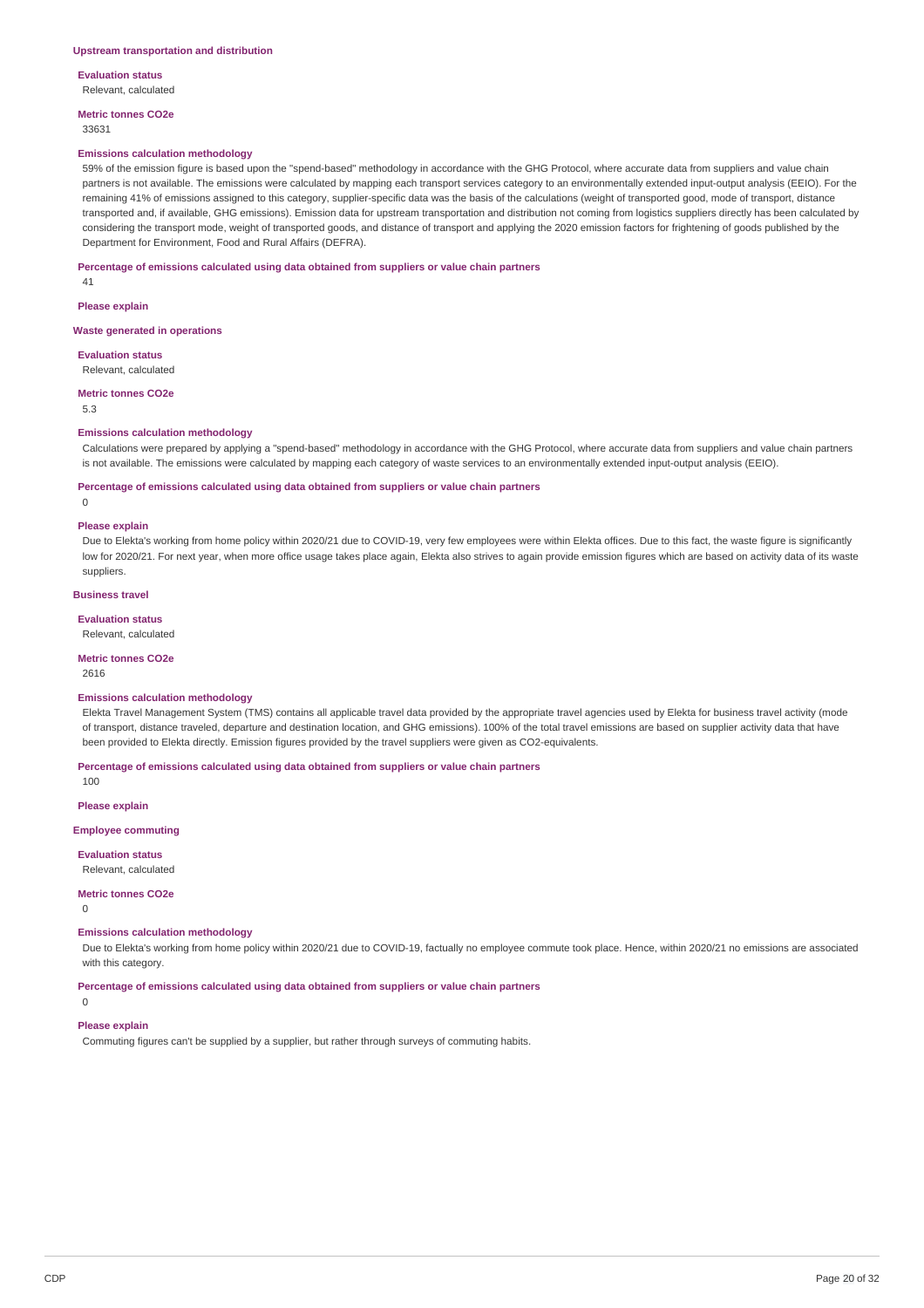### **Upstream leased assets**

### **Evaluation status**

Not relevant, explanation provided

**Metric tonnes CO2e** <Not Applicable>

#### **Emissions calculation methodology**

<Not Applicable>

**Percentage of emissions calculated using data obtained from suppliers or value chain partners**

<Not Applicable>

## **Please explain**

Elekta does not lease any upstream assets with relevant emissions that fall within scope 3 due to the set organizational boundary (relevant emissions from leased office/manufacturing buildings are included within scope 1 and 2).

#### **Downstream transportation and distribution**

#### **Evaluation status**

Not relevant, explanation provided

**Metric tonnes CO2e** <Not Applicable>

# **Emissions calculation methodology**

<Not Applicable>

**Percentage of emissions calculated using data obtained from suppliers or value chain partners**

<Not Applicable>

### **Please explain**

Close to all transportation activities are captured within category 4 (Upstream transportation and distribution) since only less than 5% of Elekta's total transportation is not purchased by Elekta. Hence, emissions from transport that fall into scope 3 category 9 are irrelevant due to their small magnitude.

#### **Processing of sold products**

#### **Evaluation status**

Not relevant, explanation provided

**Metric tonnes CO2e** <Not Applicable>

#### **Emissions calculation methodology**

<Not Applicable>

**Percentage of emissions calculated using data obtained from suppliers or value chain partners**

# <Not Applicable>

**Please explain** Not applicable to Elekta's business type since no further processing of the sold goods takes place.

### **Use of sold products**

**Evaluation status**

Relevant, calculated

#### **Metric tonnes CO2e** 30177

#### **Emissions calculation methodology**

Emissions associated with the use of all products sold during the reporting period have been assessed by considering the energy usage per product (Linac, MR-Linac and Gammaknife) over its lifetime together as well as the energy mix of the country to which a product has been sold to.

**Percentage of emissions calculated using data obtained from suppliers or value chain partners**

# $\Omega$

## **Please explain**

Emission figures in regards to the use of sold products are not provided by suppliers since Elekta calculated them in-house (since the products are also designed and manufactured by Elekta).

## **End of life treatment of sold products**

**Evaluation status** Relevant, not yet calculated

### **Metric tonnes CO2e**

<Not Applicable>

#### **Emissions calculation methodology** <Not Applicable>

**Percentage of emissions calculated using data obtained from suppliers or value chain partners** <Not Applicable>

# **Please explain**

Obtaining end-of-life treatment of sold products data would require extensive customer surveying and modeling of end-of-life treatments for all markets Elekta is currently active. The quality and availability of data is a major constraint when assessing the end-of-life treatment of sold products, requiring an understanding of disposal practices and behaviors across our customer base and active markets, globally.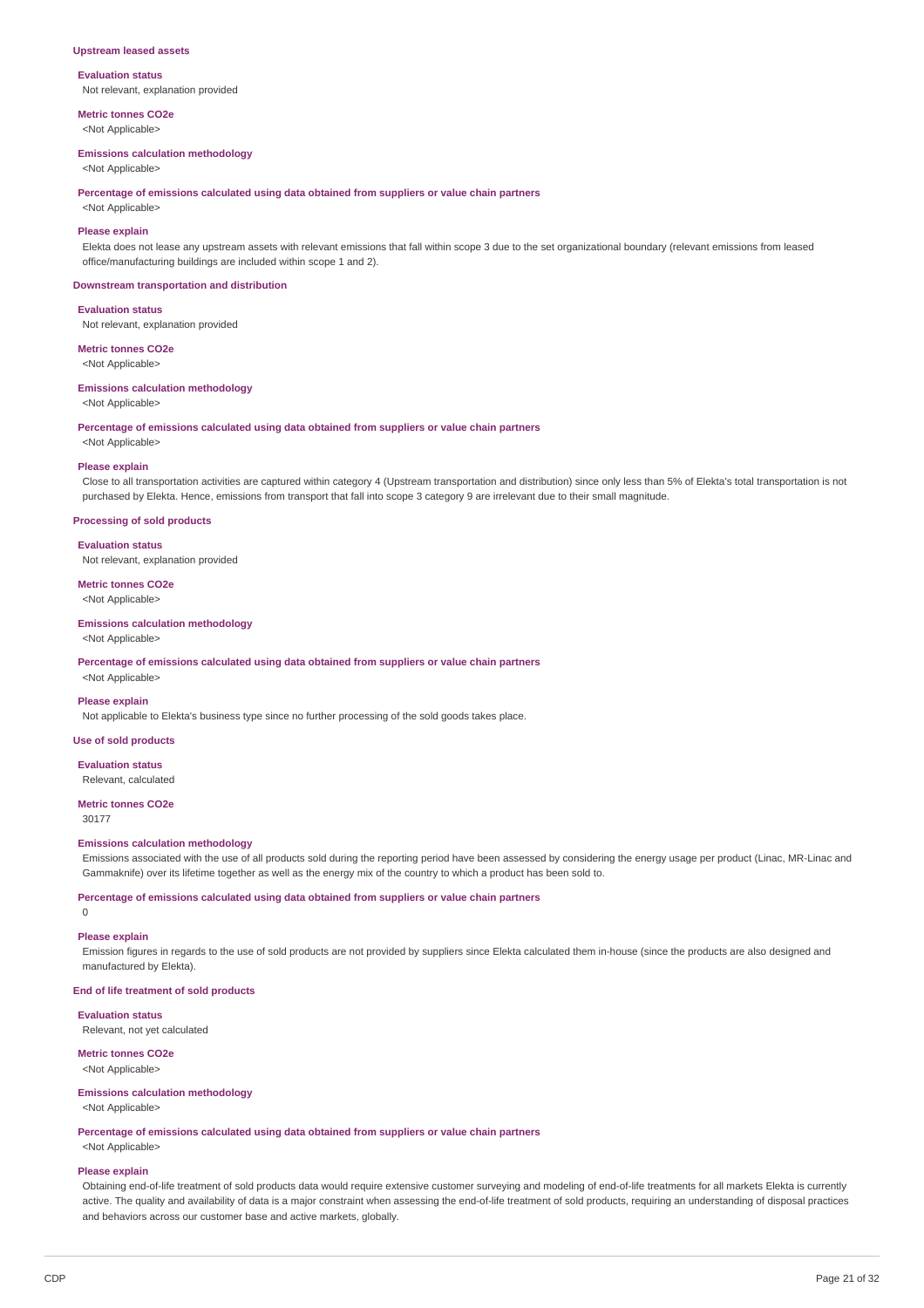#### **Downstream leased assets**

**Evaluation status** Not relevant, explanation provided

**Metric tonnes CO2e** <Not Applicable>

#### **Emissions calculation methodology**

<Not Applicable>

## **Percentage of emissions calculated using data obtained from suppliers or value chain partners** <Not Applicable>

**Please explain**

Elekta does not lease GHG-emitting assets.

### **Franchises**

**Evaluation status** Not relevant, explanation provided

**Metric tonnes CO2e** <Not Applicable>

### **Emissions calculation methodology**

<Not Applicable>

## **Percentage of emissions calculated using data obtained from suppliers or value chain partners** <Not Applicable>

**Please explain**

Elekta does not operate a franchise model.

#### **Investments**

**Evaluation status** Not relevant, explanation provided

**Metric tonnes CO2e** <Not Applicable>

#### **Emissions calculation methodology**

<Not Applicable>

**Percentage of emissions calculated using data obtained from suppliers or value chain partners** <Not Applicable>

**Please explain** Elekta has not made investments.

## **Other (upstream)**

**Evaluation status**

**Metric tonnes CO2e** <Not Applicable>

## **Emissions calculation methodology**

<Not Applicable>

**Percentage of emissions calculated using data obtained from suppliers or value chain partners** <Not Applicable>

**Please explain**

#### **Other (downstream)**

**Evaluation status**

**Metric tonnes CO2e** <Not Applicable>

# **Emissions calculation methodology**

<Not Applicable>

**Percentage of emissions calculated using data obtained from suppliers or value chain partners** <Not Applicable>

### **Please explain**

# C6.7

**(C6.7) Are carbon dioxide emissions from biogenic carbon relevant to your organization?** No

C6.10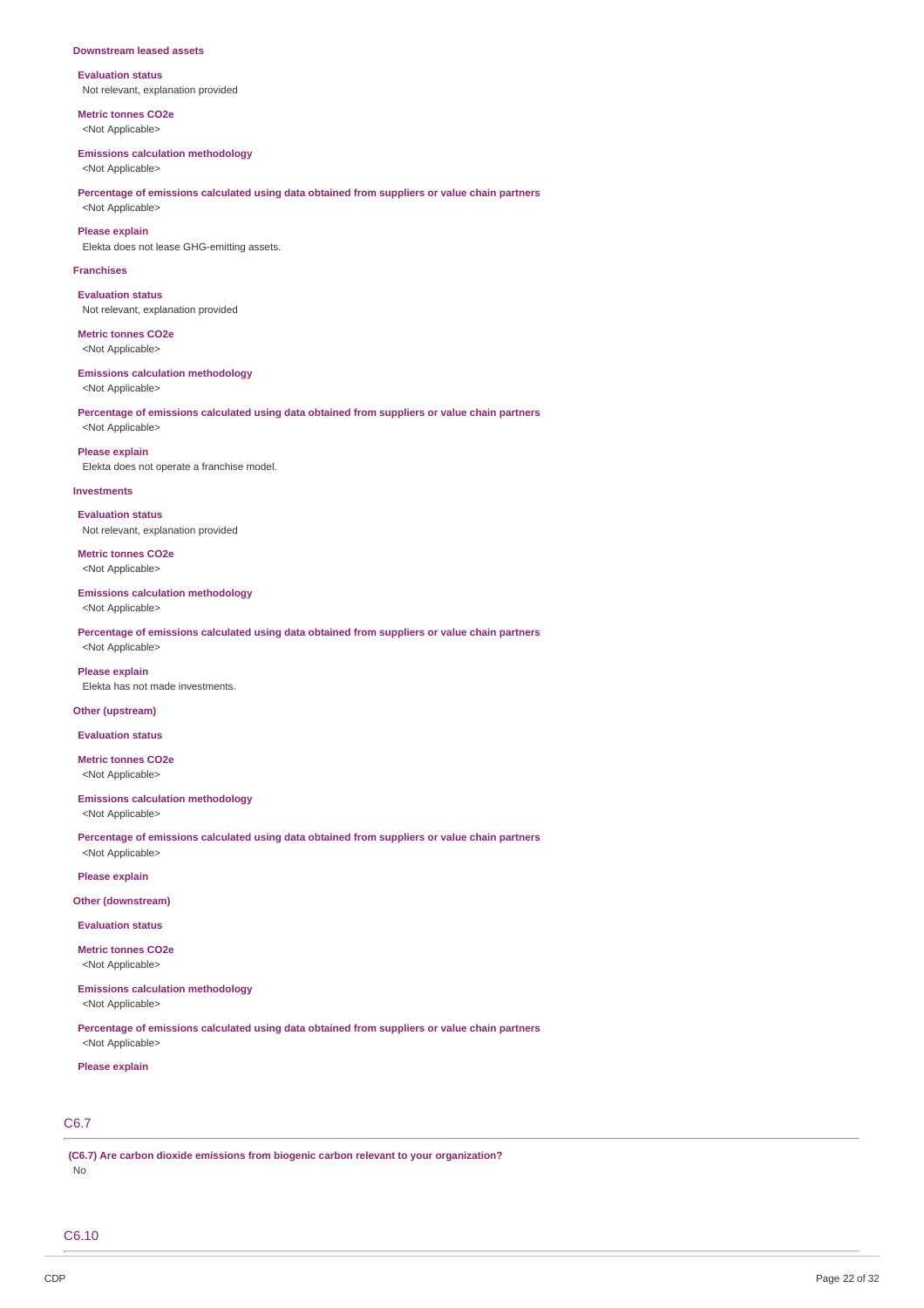(C6.10) Describe your gross global combined Scope 1 and 2 emissions for the reporting year in metric tons CO2e per unit currency total revenue and provide any **additional intensity metrics that are appropriate to your business operations.**

#### **Intensity figure** 2.2e-7

**Metric numerator (Gross global combined Scope 1 and 2 emissions, metric tons CO2e)** 3038.89

**Metric denominator** unit total revenue

**Metric denominator: Unit total** 13763000000

**Scope 2 figure used** Market-based

**% change from previous year** 25.3

**Direction of change** Increased

## **Reason for change**

This year's figure compared to the corrected last year's figure (2572 t of gross global combined scope 1 and 2 emissions) leads to an increase since the reported scope 2 emission figure this year is higher since last year's scope 2 figure didn't include the location US. Including this, together with also a decrease of the revenue figure, leads to the overall increase of this intensity figure.

#### **Intensity figure** 0.680145

**Metric numerator (Gross global combined Scope 1 and 2 emissions, metric tons CO2e)** 3038.89

**Metric denominator** Other, please specify (Number of employees)

**Metric denominator: Unit total** 4468

**Scope 2 figure used** Market-based

**% change from previous year** 9.5

**Direction of change** Increased

## **Reason for change**

This year's figure compared to the corrected last year's figure (2572 t of gross global combined scope 1 and 2 emissions) leads to an increase since the reported scope 2 emission figure this year is higher since last year's scope 2 figure didn't include the location US. Including this, leads to the overall increase of this intensity figure.

## C7. Emissions breakdowns

# C7.1

**(C7.1) Does your organization break down its Scope 1 emissions by greenhouse gas type?** No

## C7.2

**(C7.2) Break down your total gross global Scope 1 emissions by country/region.**

| <b>Country/Region</b>                   | Scope 1 emissions (metric tons CO2e) |
|-----------------------------------------|--------------------------------------|
| Europe                                  | 533.85                               |
| We do not have any emissions in Scope 1 |                                      |

# C7.3

**(C7.3) Indicate which gross global Scope 1 emissions breakdowns you are able to provide.** By business division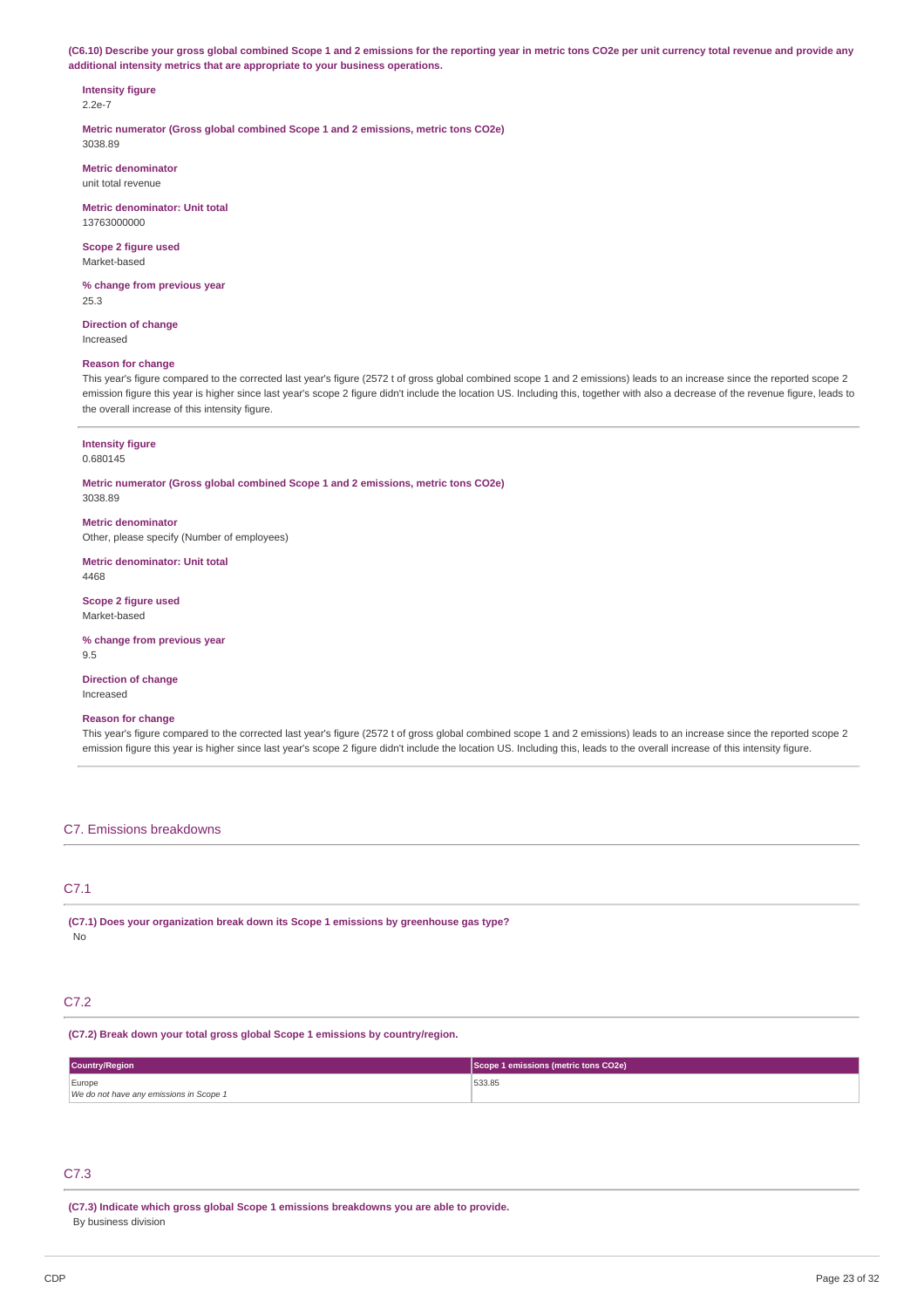## C7.3a

## **(C7.3a) Break down your total gross global Scope 1 emissions by business division.**

| <b>Business division</b>         | Scope 1 emissions (metric ton CO2e) |
|----------------------------------|-------------------------------------|
| Elekta Ltd                       | 381.89                              |
| Elekta/Nucletron Operations B.V. | 151.96                              |

## C7.5

# **(C7.5) Break down your total gross global Scope 2 emissions by country/region.**

| <b>Country/Region</b>                                                                                                            | Scope 2, location-<br><b>based (metric tons</b><br>CO <sub>2</sub> e) | (metric tons CO2e) | heat, steam or cooling (MWh) | Scope 2, market-based Purchased and consumed electricity, Purchased and consumed low-carbon electricity, heat, steam or cooling<br>accounted for in Scope 2 market-based approach (MWh) |
|----------------------------------------------------------------------------------------------------------------------------------|-----------------------------------------------------------------------|--------------------|------------------------------|-----------------------------------------------------------------------------------------------------------------------------------------------------------------------------------------|
| Sweden<br>100% renewable energy contract                                                                                         | 2.98                                                                  |                    | 596                          | 596                                                                                                                                                                                     |
| United Kingdom of Great Britain and<br>Northern Ireland<br>Transfer to 100% renewable energy<br>contract took place October 2019 | 674.14                                                                |                    | 4994                         | 4994                                                                                                                                                                                    |
| Netherlands<br>100% renewable energy contract                                                                                    | 112.75                                                                | 131.3              | 534                          | 388.24                                                                                                                                                                                  |
| China<br>Renewable energy mix of 8%                                                                                              | 1511.19                                                               | 1511.19            | 2028                         |                                                                                                                                                                                         |
| United States of America                                                                                                         | 1493.96                                                               | 862.56             | 3699.8                       |                                                                                                                                                                                         |

# C7.6

**(C7.6) Indicate which gross global Scope 2 emissions breakdowns you are able to provide.** By business division

# C7.6a

# **(C7.6a) Break down your total gross global Scope 2 emissions by business division.**

| <b>Business division</b>         | Scope 2, location-based (metric tons CO2e) | Scope 2, market-based (metric tons CO2e) |
|----------------------------------|--------------------------------------------|------------------------------------------|
| Elekta Beijing Medical Systems   | 1511.19                                    | 1511.19                                  |
| Elekta Ltd                       | 674.14                                     |                                          |
| Elekta Instrument AB             | 2.98                                       |                                          |
| Elekta/Nucletron Operations B.V. | 131.3                                      | 112.75                                   |
| Elekta Inc.                      | 874.89                                     | 505.13                                   |
| Elekta Inc. Atlanta              | 619.07                                     | 357.43                                   |

# C7.9

(C7.9) How do your gross global emissions (Scope 1 and 2 combined) for the reporting year compare to those of the previous reporting year? Increased

# C7.9a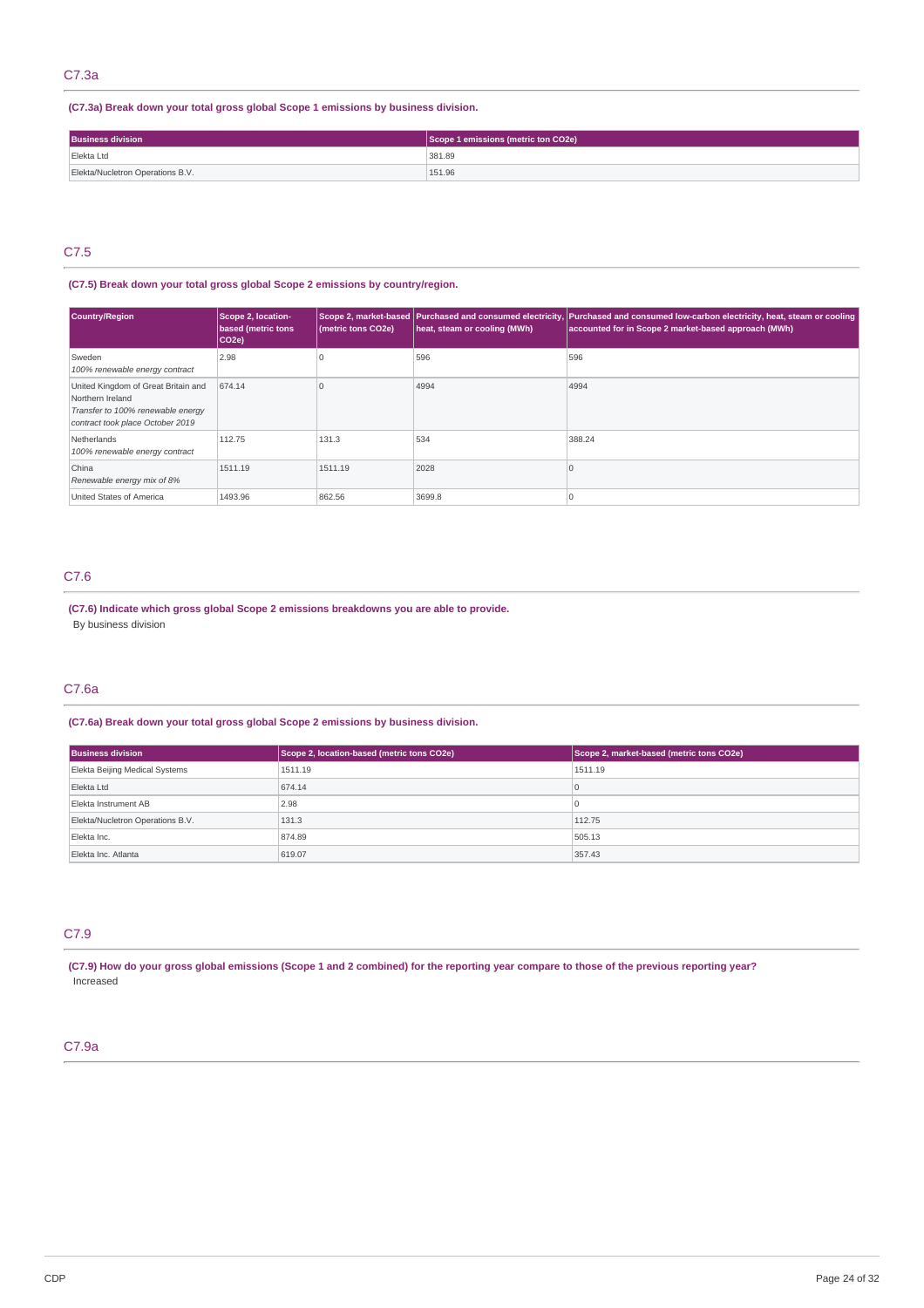## (C7.9a) Identify the reasons for any change in your gross global emissions (Scope 1 and 2 combined), and for each of them specify how your emissions compare **to the previous year.**

|                                            | Change in emissions (metric<br>tons CO2e) | <b>Direction of</b><br>change | <b>Emissions value</b><br>(percentage) | Please explain calculation                                                                                                                    |
|--------------------------------------------|-------------------------------------------|-------------------------------|----------------------------------------|-----------------------------------------------------------------------------------------------------------------------------------------------|
| Change in renewable energy<br>consumption  |                                           | $<$ Not<br>Applicable>        |                                        |                                                                                                                                               |
| Other emissions reduction<br>activities    |                                           | $<$ Not<br>Applicable>        |                                        |                                                                                                                                               |
| Divestment                                 |                                           | $<$ Not<br>Applicable>        |                                        |                                                                                                                                               |
| Acquisitions                               |                                           | $<$ Not<br>Applicable>        |                                        |                                                                                                                                               |
| Mergers                                    |                                           | $<$ Not<br>Applicable>        |                                        |                                                                                                                                               |
| Change in output                           |                                           | $<$ Not<br>Applicable>        |                                        |                                                                                                                                               |
| Change in methodology                      |                                           | $<$ Not<br>Applicable>        |                                        |                                                                                                                                               |
| Change in boundary                         | 466.89                                    | Increased                     | 18.15                                  | This year, we have incorporated also the emissions of the US facilities which led to an increase of the<br>gross global scope 1 +2 emissions. |
| Change in physical operating<br>conditions |                                           | $<$ Not<br>Applicable>        |                                        |                                                                                                                                               |
| Unidentified                               |                                           | $<$ Not<br>Applicable>        |                                        |                                                                                                                                               |
| Other                                      |                                           | $<$ Not<br>Applicable>        |                                        |                                                                                                                                               |

## C7.9b

(C7.9b) Are your emissions performance calculations in C7.9 and C7.9a based on a location-based Scope 2 emissions figure or a market-based Scope 2 **emissions figure?**

Market-based

## C8. Energy

# C8.1

**(C8.1) What percentage of your total operational spend in the reporting year was on energy?** More than 0% but less than or equal to 5%

# C8.2

## **(C8.2) Select which energy-related activities your organization has undertaken.**

|                                                    | Indicate whether your organization undertook this energy-related activity in the reporting year |
|----------------------------------------------------|-------------------------------------------------------------------------------------------------|
| Consumption of fuel (excluding feedstocks)         | Yes                                                                                             |
| Consumption of purchased or acquired electricity   | Yes                                                                                             |
| Consumption of purchased or acquired heat          | No.                                                                                             |
| Consumption of purchased or acquired steam         | No.                                                                                             |
| Consumption of purchased or acquired cooling       | No.                                                                                             |
| Generation of electricity, heat, steam, or cooling | N <sub>o</sub>                                                                                  |

## C8.2a

**(C8.2a) Report your organization's energy consumption totals (excluding feedstocks) in MWh.**

|                                                         | <b>Heating value</b>              |                           |                           | MWh from renewable sources MWh from non-renewable sources Total (renewable and non-renewable) MWh |
|---------------------------------------------------------|-----------------------------------|---------------------------|---------------------------|---------------------------------------------------------------------------------------------------|
| Consumption of fuel (excluding feedstock)               | Unable to confirm heating value 0 |                           | 2727.54                   | 2727.54                                                                                           |
| Consumption of purchased or acquired electricity        | <not applicable=""></not>         | 5768                      | 6084                      | 11852                                                                                             |
| Consumption of purchased or acquired heat               | <not applicable=""></not>         | <not applicable=""></not> | <not applicable=""></not> | <not applicable=""></not>                                                                         |
| Consumption of purchased or acquired steam              | <not applicable=""></not>         | <not applicable=""></not> | <not applicable=""></not> | <not applicable=""></not>                                                                         |
| Consumption of purchased or acquired cooling            | <not applicable=""></not>         | <not applicable=""></not> | <not applicable=""></not> | <not applicable=""></not>                                                                         |
| Consumption of self-generated non-fuel renewable energy | <not applicable=""></not>         | <not applicable=""></not> | <not applicable=""></not> | <not applicable=""></not>                                                                         |
| Total energy consumption                                | <not applicable=""></not>         | 5768                      | 8812                      | 14580                                                                                             |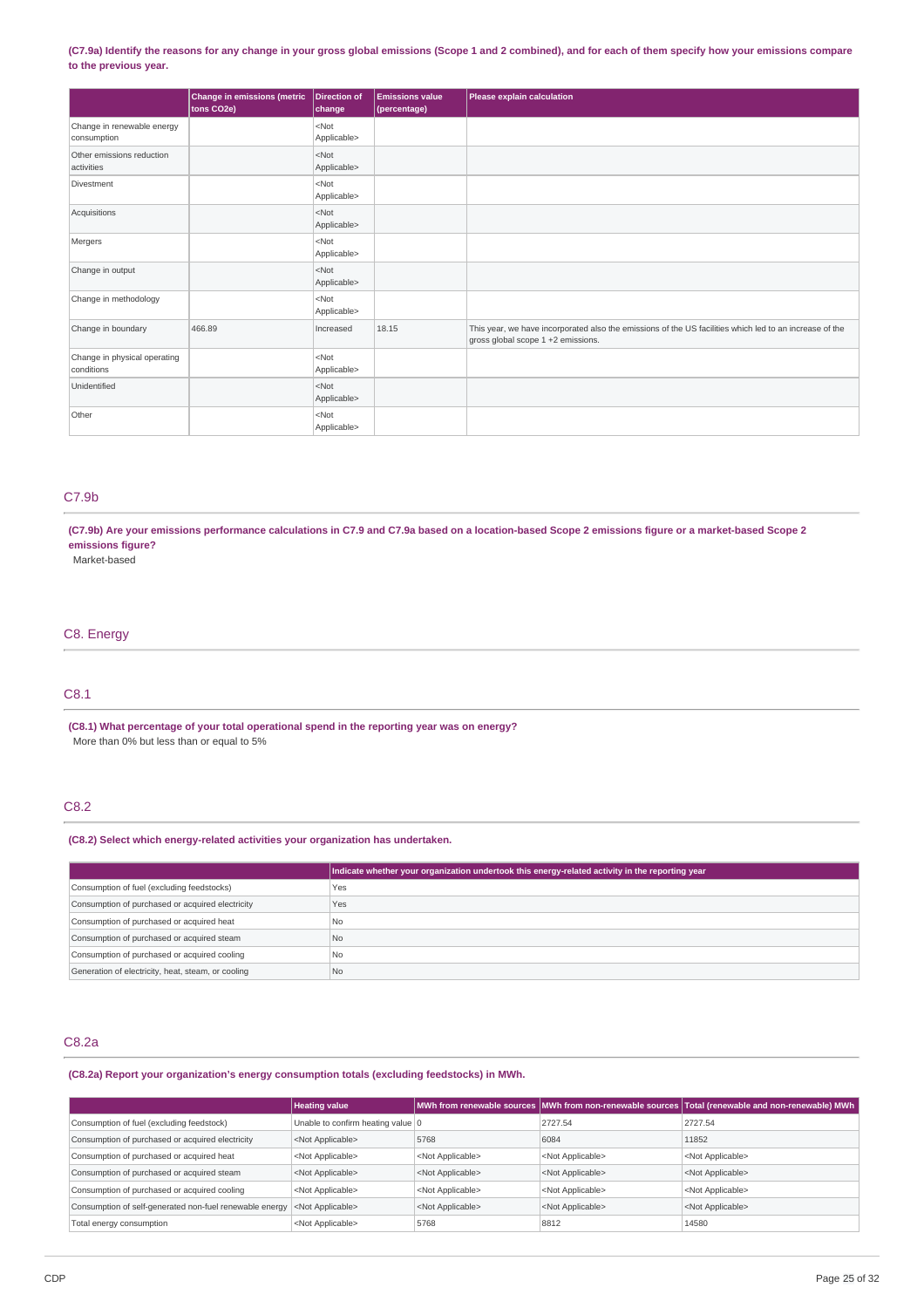## **(C8.2b) Select the applications of your organization's consumption of fuel.**

|                                                         | Indicate whether your organization undertakes this fuel application |
|---------------------------------------------------------|---------------------------------------------------------------------|
| Consumption of fuel for the generation of electricity   | l No                                                                |
| Consumption of fuel for the generation of heat          | Yes                                                                 |
| Consumption of fuel for the generation of steam         | l No                                                                |
| Consumption of fuel for the generation of cooling       | No                                                                  |
| Consumption of fuel for co-generation or tri-generation | N <sub>o</sub>                                                      |

# C8.2c

**(C8.2c) State how much fuel in MWh your organization has consumed (excluding feedstocks) by fuel type.**

# **Fuels (excluding feedstocks)**

Natural Gas

### **Heating value**

Unable to confirm heating value

### **Total fuel MWh consumed by the organization** 2727.54

**MWh fuel consumed for self-generation of electricity** <Not Applicable>

### **MWh fuel consumed for self-generation of heat** <Not Applicable>

**MWh fuel consumed for self-generation of steam** <Not Applicable>

### **MWh fuel consumed for self-generation of cooling** <Not Applicable>

**MWh fuel consumed for self-cogeneration or self-trigeneration** <Not Applicable>

### **Emission factor**

0.196

**Unit** kg CO2e per KWh

## **Emissions factor source**

Department for Environment, Food & Rural Affairs (DEFRA) 2020 emission factors.

## **Comment**

C8.2e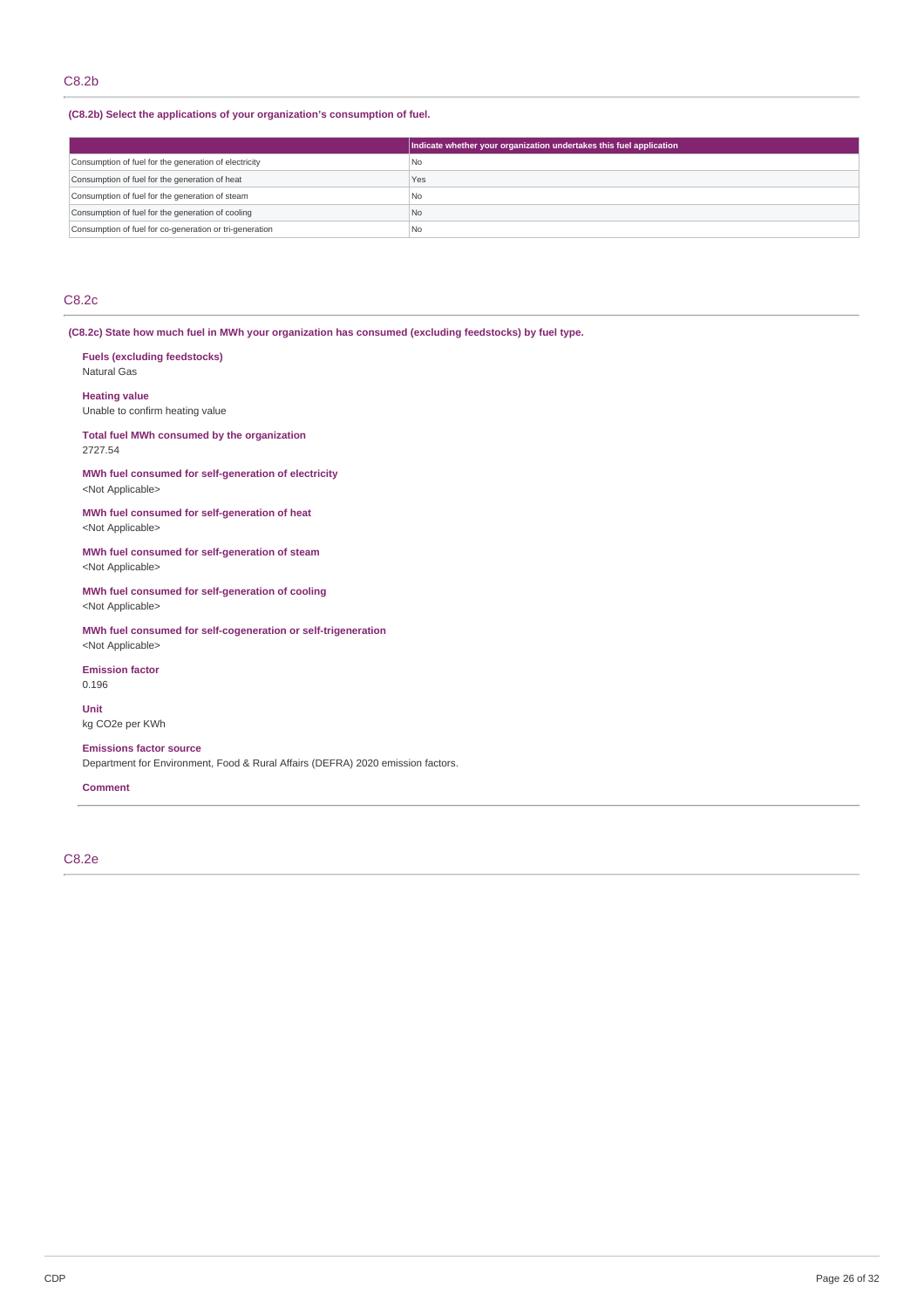(C8.2e) Provide details on the electricity, heat, steam, and/or cooling amounts that were accounted for at a zero emission factor in the market-based Scope 2 **figure reported in C6.3.**

## **Sourcing method**

Green electricity products (e.g. green tariffs) from an energy supplier, supported by energy attribute certificates

**Low-carbon technology type** Hydropower

**Country/area of consumption of low-carbon electricity, heat, steam or cooling** Sweden

**MWh consumed accounted for at a zero emission factor** 596

#### **Comment**

Sweden site purchases certified renewable energy guarantees of origin.

### **Sourcing method**

Green electricity products (e.g. green tariffs) from an energy supplier, supported by energy attribute certificates

# **Low-carbon technology type**

Biomass

**Country/area of consumption of low-carbon electricity, heat, steam or cooling** United Kingdom of Great Britain and Northern Ireland

**MWh consumed accounted for at a zero emission factor** 4994

#### **Comment**

United Kingdom site purchased certified renewable energy guarantees of origin.

#### **Sourcing method**

Green electricity products (e.g. green tariffs) from an energy supplier, supported by energy attribute certificates

# **Low-carbon technology type**

Wind

**Country/area of consumption of low-carbon electricity, heat, steam or cooling** Netherlands

## **MWh consumed accounted for at a zero emission factor**

178.12

## **Comment**

#### **Sourcing method**

Other, please specify (To account for the NL share of low-carbon energy prior to the switch to the green tariff, this figure reflects the share of nuclear energy within NL's 2020 residual mix (AIB 2020 emission factor). )

### **Low-carbon technology type**

Nuclear

# **Country/area of consumption of low-carbon electricity, heat, steam or cooling**

Netherlands

#### **MWh consumed accounted for at a zero emission factor** 210.12

## **Comment**

Since there has been a switch within Elekta's dutch office to a fully renewable energy provider, this figure reflects the share of nuclear energy as low-carbon energy type within NL's 2020 residual mix; based on the emission factors issued by the EU's Association of Issuing Bodies (AIB) (to account for the NL share of low-carbon energy prior to the switch to the green tariff).

## C9. Additional metrics

# C9.1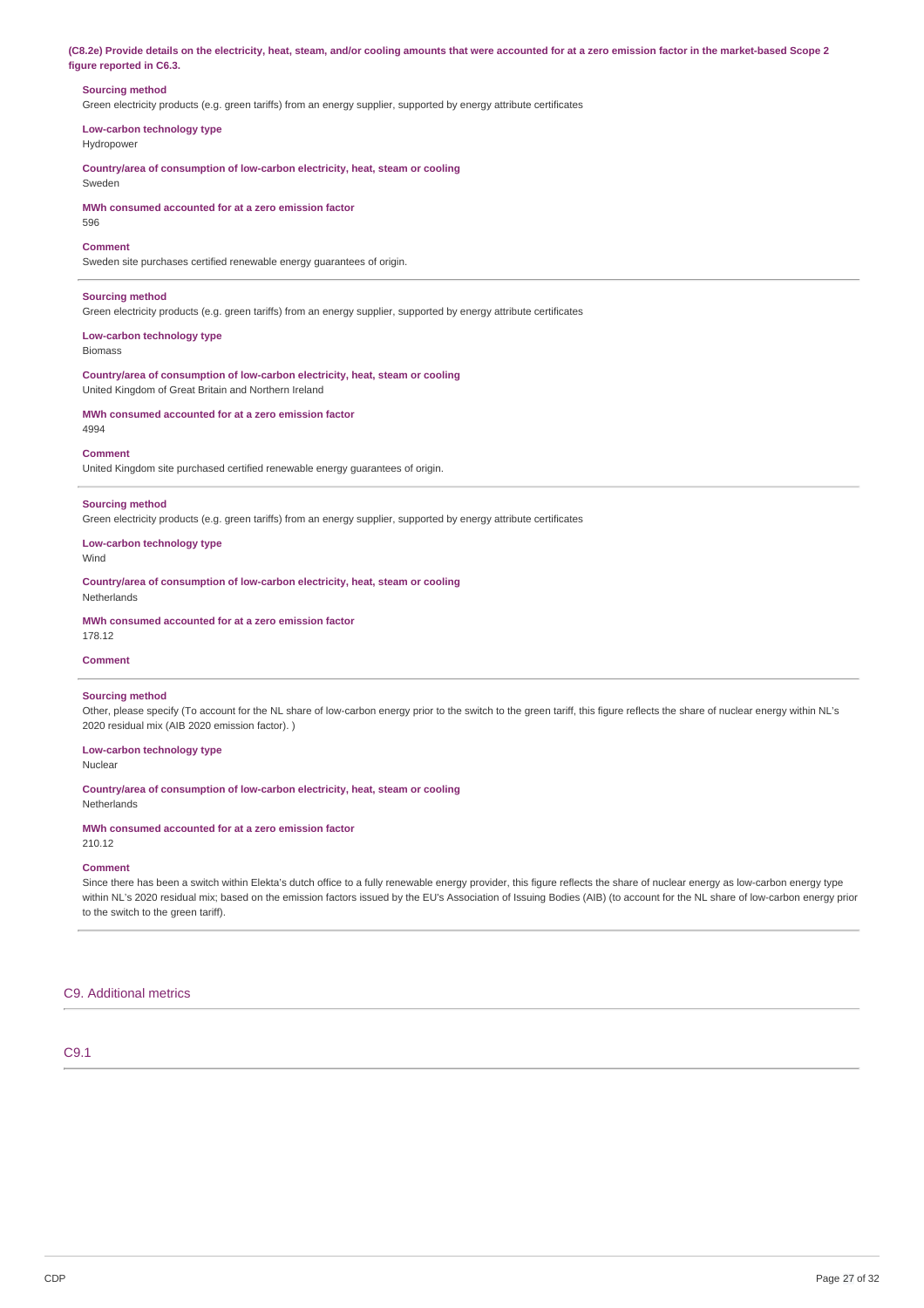### **(C9.1) Provide any additional climate-related metrics relevant to your business.**

## **Description**

Energy usage

**Metric value** 2.65

**Metric numerator**

Electricity (MWh)

### **Metric denominator (intensity metric only)** Number of employees

**% change from previous year** 20.9

**Direction of change** Increased

#### **Please explain**

This year, we have incorporated also the energy usage of the US facilities which led to an increase of the total number of MWhs used. Since we however compare this to the total global number of employees, this led to an increase of this metric.

#### **Description**

Energy usage

**Metric value** 211.4

#### **Metric numerator**

Scope 2 emissions (kg)

**Metric denominator (intensity metric only)** Electricity (MWh)

**% change from previous year** 2.3

**Direction of change** Decreased

## **Please explain**

Due to the further active procurement of renewable energy, this metric of emissions per MWh did decline.

## C10. Verification

### C10.1

**(C10.1) Indicate the verification/assurance status that applies to your reported emissions.**

|                                          | Verification/assurance status            |
|------------------------------------------|------------------------------------------|
| Scope 1                                  | No third-party verification or assurance |
| Scope 2 (location-based or market-based) | No third-party verification or assurance |
| Scope 3                                  | No third-party verification or assurance |

## C10.2

(C10.2) Do you verify any climate-related information reported in your CDP disclosure other than the emissions figures reported in C6.1, C6.3, and C6.5? No, we do not verify any other climate-related information reported in our CDP disclosure

# C11. Carbon pricing

# C11.1

(C11.1) Are any of your operations or activities regulated by a carbon pricing system (i.e. ETS, Cap & Trade or Carbon Tax)? No, and we do not anticipate being regulated in the next three years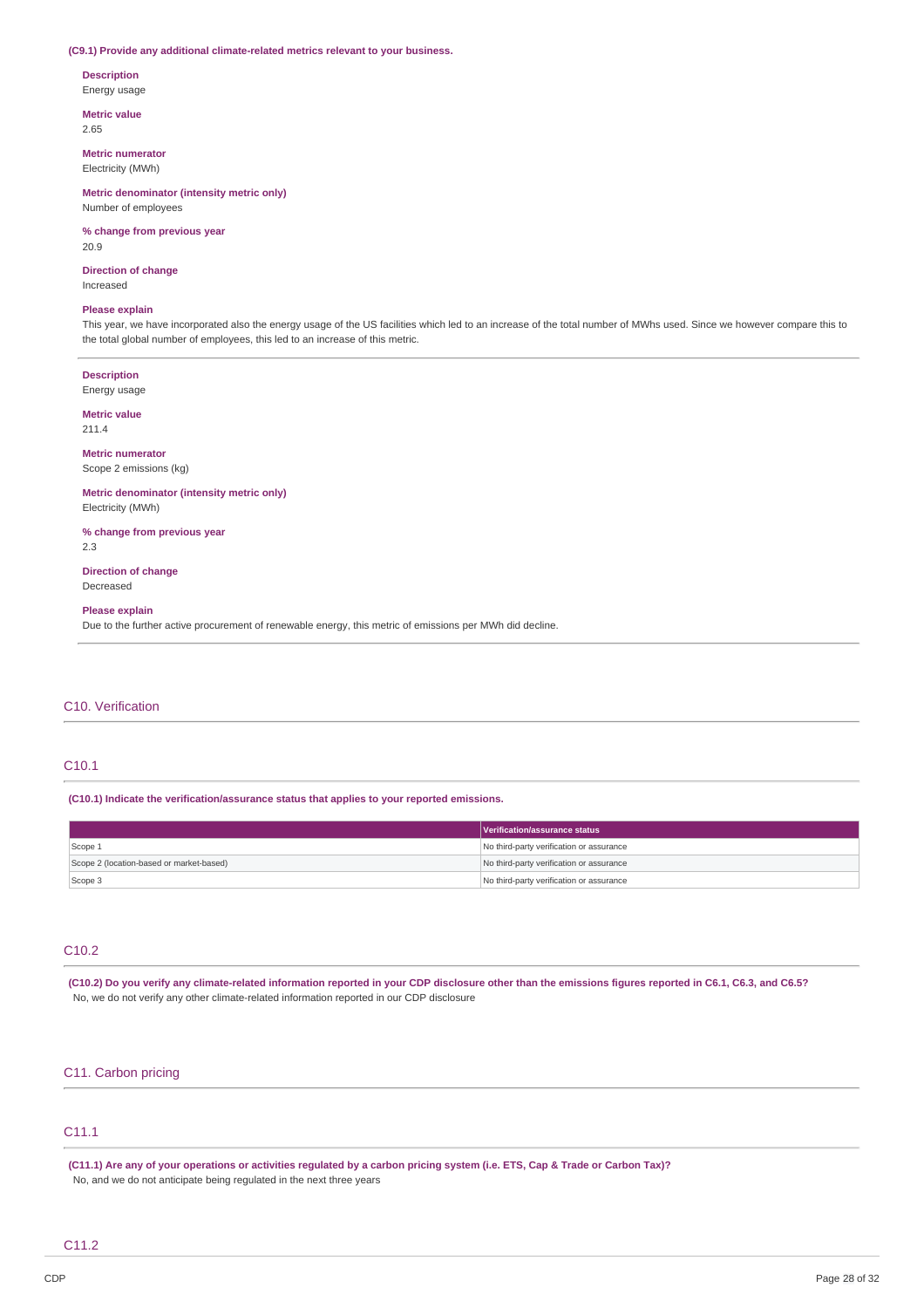## C<sub>11.3</sub>

#### **(C11.3) Does your organization use an internal price on carbon?** No, and we do not currently anticipate doing so in the next two years

### C12. Engagement

## C12.1

**(C12.1) Do you engage with your value chain on climate-related issues?** Yes, our suppliers

## C12.1a

**(C12.1a) Provide details of your climate-related supplier engagement strategy.**

### **Type of engagement**

Information collection (understanding supplier behavior)

#### **Details of engagement**

Collect climate change and carbon information at least annually from suppliers

**% of suppliers by number**

2.33

**% total procurement spend (direct and indirect)** 5.48

**% of supplier-related Scope 3 emissions as reported in C6.5** 45.61

#### **Rationale for the coverage of your engagement**

Due to the high level of operational influence, the scope 3 categories business travel and upstream transportation and distribution are chosen. Specifically, this means that travel policies can be implemented quite flexibly, and also logistics can fall back more easily on alternatives (such as different transport modes) compared to e.g. product materials which might not be easily replaceable. Engaging with the suppliers falling into this category and retrieving Elekta-specific emission information from those suppliers directly allows us to make informed decisions on reduction initiatives. Another reason is the maturity of those sectors in terms of being able to provide emission figures based on the by us purchased services.

## **Impact of engagement, including measures of success**

Engaging with our travel and transport suppliers directly leads to continuous improvement of our emission calculations. Hence, when it comes to measuring the success of this supplier engagement we look at the share of activity data we retrieve from suppliers within the respective scope 3 categories. Further, a positive impact of this engagement is that our regular request for activity data improves the suppliers' data quality (format, clearness, etc.). Further, this engagement and the resulting activity data, allows us to track our targets within those areas.

#### **Comment**

The percentage of supplier-related scope 3 emissions as reported in C6.5 does only look at the suppliers that fall into the two considered categories of business travel and upstream transportation and distribution. I.e. 45.61% of the total emissions from the two categories business travel and upstream transportation and distribution are based on supplier activity data.

## C12.3

(C12.3) Do you engage in activities that could either directly or indirectly influence public policy on climate-related issues through any of the following? Trade associations

## C12.3b

**(C12.3b) Are you on the board of any trade associations or do you provide funding beyond membership?** Yes

### C12.3c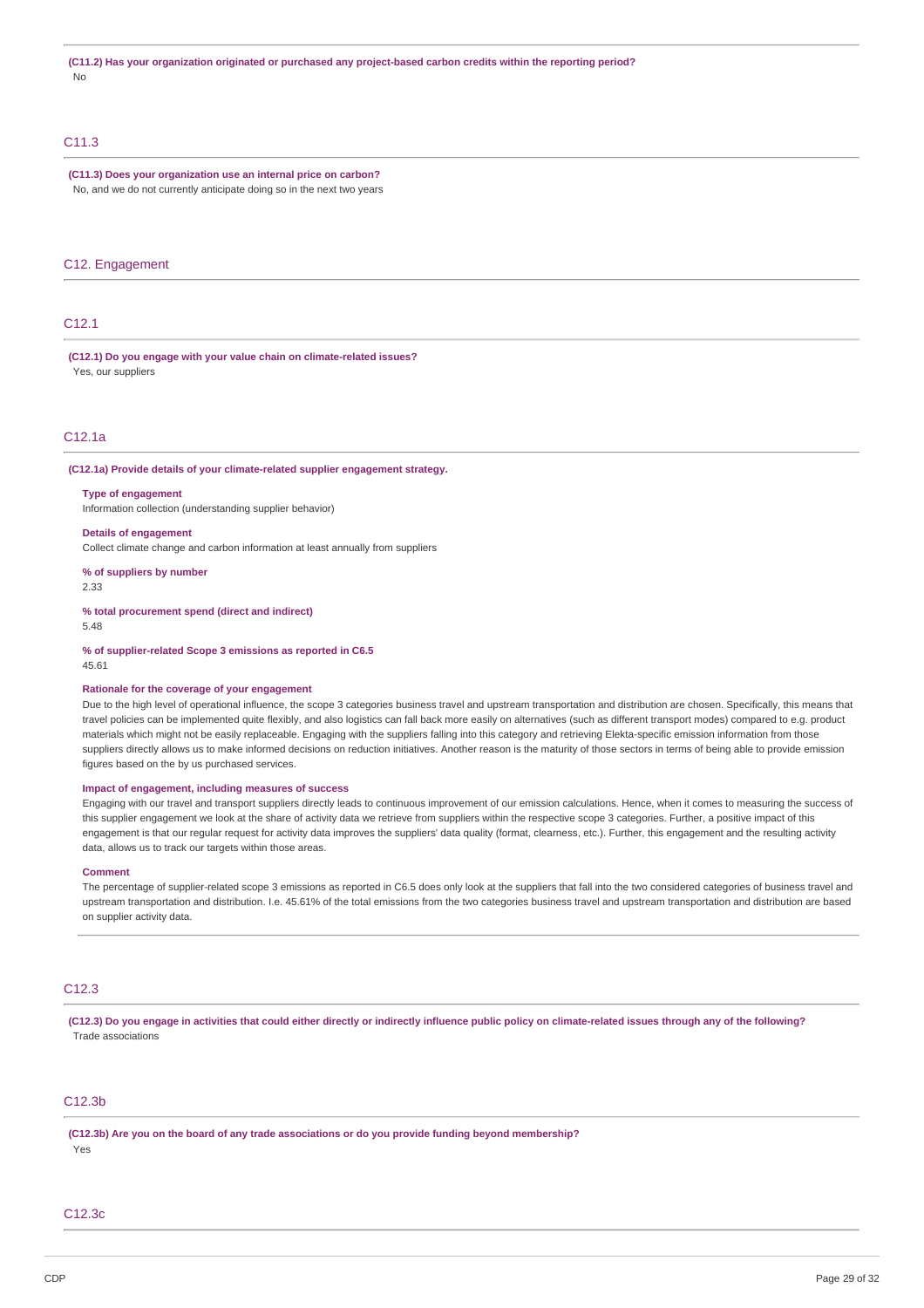#### (C12.3c) Enter the details of those trade associations that are likely to take a position on climate change legislation.

#### **Trade association**

European Coordination Committee of the Radiological, Electromedical and Healthcare IT Industry (COCIR)

## **Is your position on climate change consistent with theirs?**

Consistent

### **Please explain the trade association's position**

COCIR continuously supports the concept of medical device refurbishment, remanufacturing and recycle (RRR). The advent of related environmental regulation, such as RoHS and REACH whilst proclaim to harmonise efforts to legally enforce the banning and market control of specific hazardous substances potentially present in parts and components of radiotherapy equipment, do not sufficiently address the RRR approach. This creates difficulty for companies such as Elekta to proceed with such initiatives (e.g., Circular economy, self regulation).

#### **How have you influenced, or are you attempting to influence their position?**

Elekta along with COCIR partners are participating in the early stage of engagement to ensure any modified legislation takes into consideration the opinion and position of radiotherapy equipment manufacturers in order to secure a sound balance between compliance obligations and sustainable business innovation. This includes actions to look into supporting efforts to recycle large scale fixed installed equipment, such as radiotherapy machines and circular economy green initiatives in Europe and worldwide.

## C12.3f

(C12.3f) What processes do you have in place to ensure that all of your direct and indirect activities that influence policy are consistent with your overall climate **change strategy?**

Elekta engagement with trade associations is the responsibility of Director of Public Affairs, who reviews membership schemes with appropriate subject matter experts in accordance with the vision of Elekta.

## C12.4

(C12.4) Have you published information about your organization's response to climate change and GHG emissions performance for this reporting year in places **other than in your CDP response? If so, please attach the publication(s).**

**Publication**

In voluntary sustainability report

**Status** Complete

## **Attach the document**

Final Sustainability Report in Annual Report.pdf

#### **Page/Section reference**

Pages 48-50, 65

### **Content elements**

Governance **Strategy** Risks & opportunities Emissions figures Emission targets Other metrics

#### **Comment**

# C<sub>15</sub>. Signoff

# C-FI

(C-FI) Use this field to provide any additional information or context that you feel is relevant to your organization's response. Please note that this field is optional **and is not scored.**

In order to ensure as accurate and precise calculations of our emissions data as possible, we use an expert consultant to guide us.

## C15.1

**(C15.1) Provide details for the person that has signed off (approved) your CDP climate change response.**

|       | <b>Job title</b>              | Corresponding job category         |
|-------|-------------------------------|------------------------------------|
| Row 1 | Global Sustainability Manager | Chief Sustainability Officer (CSO) |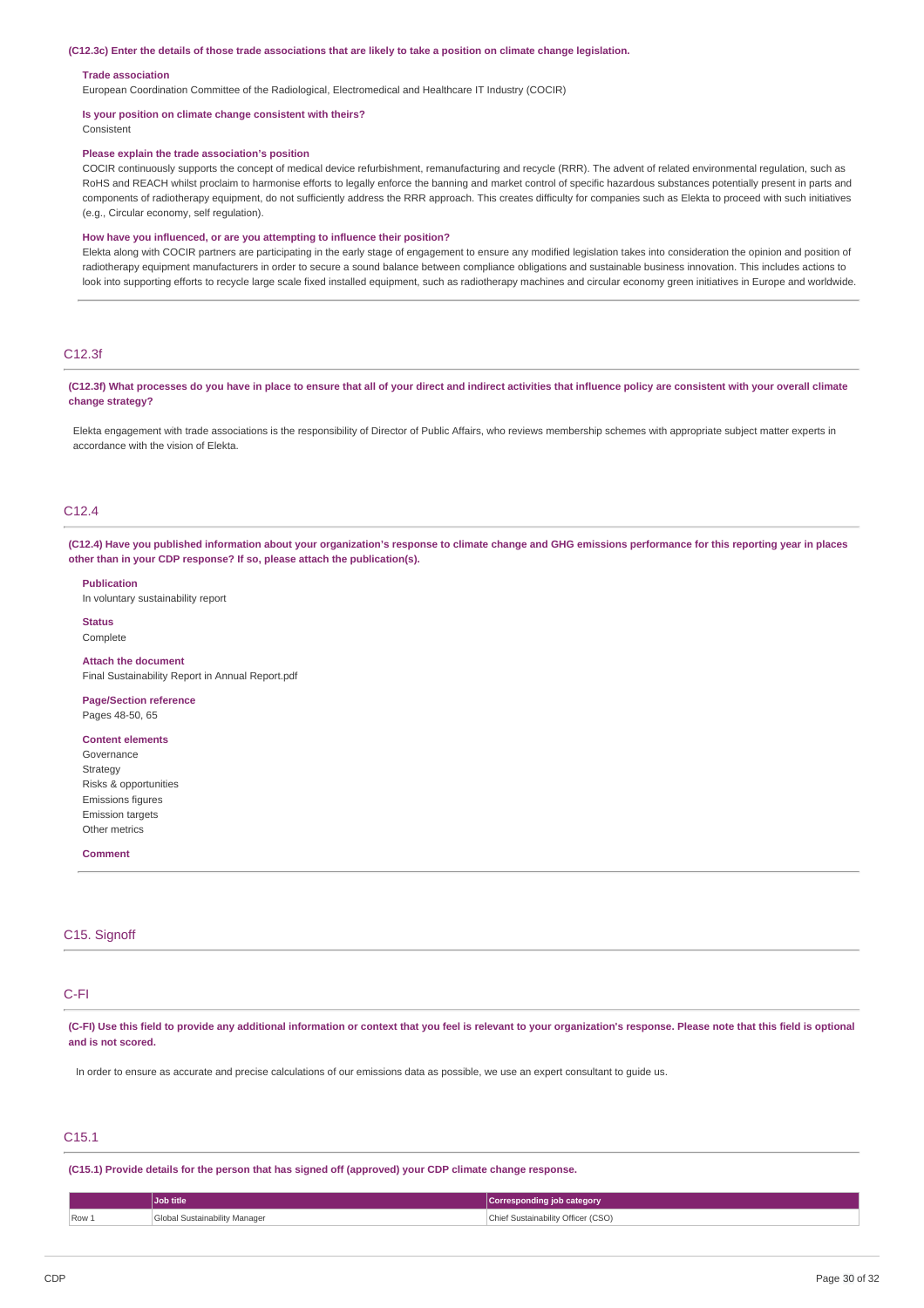# SC. Supply chain module

# SC0.0

**(SC0.0) If you would like to do so, please provide a separate introduction to this module.**

# SC0.1

**(SC0.1) What is your company's annual revenue for the stated reporting period?**

|         | renue<br>Anni<br>. |
|---------|--------------------|
| $Row_1$ | 16.7<br>,,,,,,,,   |

## SC0.2

**(SC0.2) Do you have an ISIN for your company that you would be willing to share with CDP?** Yes

## SC0.2a

**(SC0.2a) Please use the table below to share your ISIN.**

|      | (2 letters)<br><b>ISIN country code</b> | ISIN numeric identifier and single check digit (10 numbers overall) |  |
|------|-----------------------------------------|---------------------------------------------------------------------|--|
| Row. |                                         | 2000163628                                                          |  |
|      |                                         |                                                                     |  |

## SC1.1

(SC1.1) Allocate your emissions to your customers listed below according to the goods or services you have sold them in this reporting period.

# SC1.2

**(SC1.2) Where published information has been used in completing SC1.1, please provide a reference(s).**

## SC1.3

(SC1.3) What are the challenges in allocating emissions to different customers, and what would help you to overcome these challenges?

| <b>Allocation challenges</b> | Please explain what would help you overcome these challenges                                                                                                                                                     |
|------------------------------|------------------------------------------------------------------------------------------------------------------------------------------------------------------------------------------------------------------|
|                              | Customer base is too large and diverse to accurately track emissions Assigning purchases (and therefore carbon emissions) to different product lines and portfolios. This will ensure we can assign emissions to |
| to the customer level        | customers depending on the volume purchased                                                                                                                                                                      |

## SC1.4

**(SC1.4) Do you plan to develop your capabilities to allocate emissions to your customers in the future?** No

## SC1.4b

**(SC1.4b) Explain why you do not plan to develop capabilities to allocate emissions to your customers.**

Technically and operationally complicated to allocate emissions to our customers